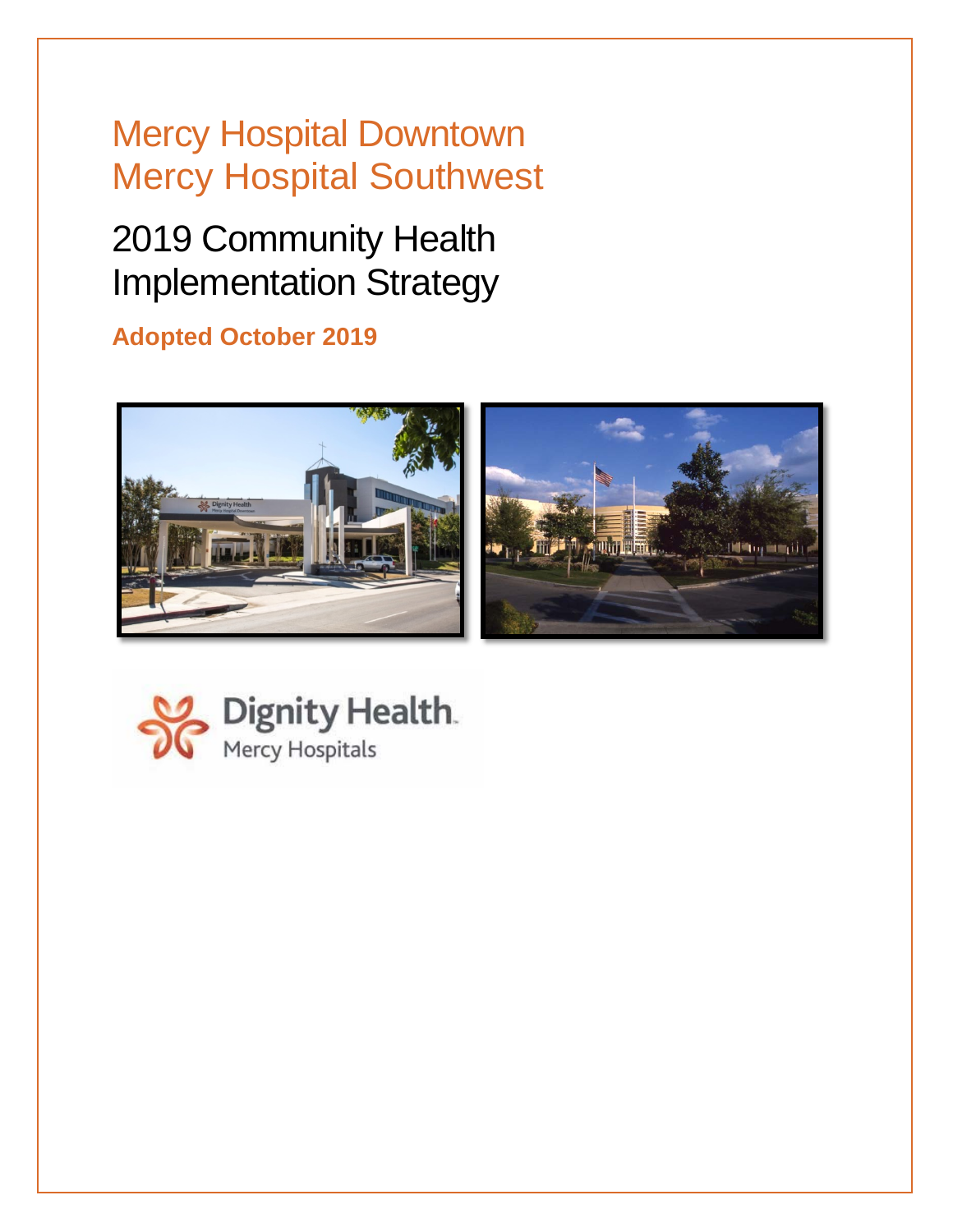## **Table of Contents**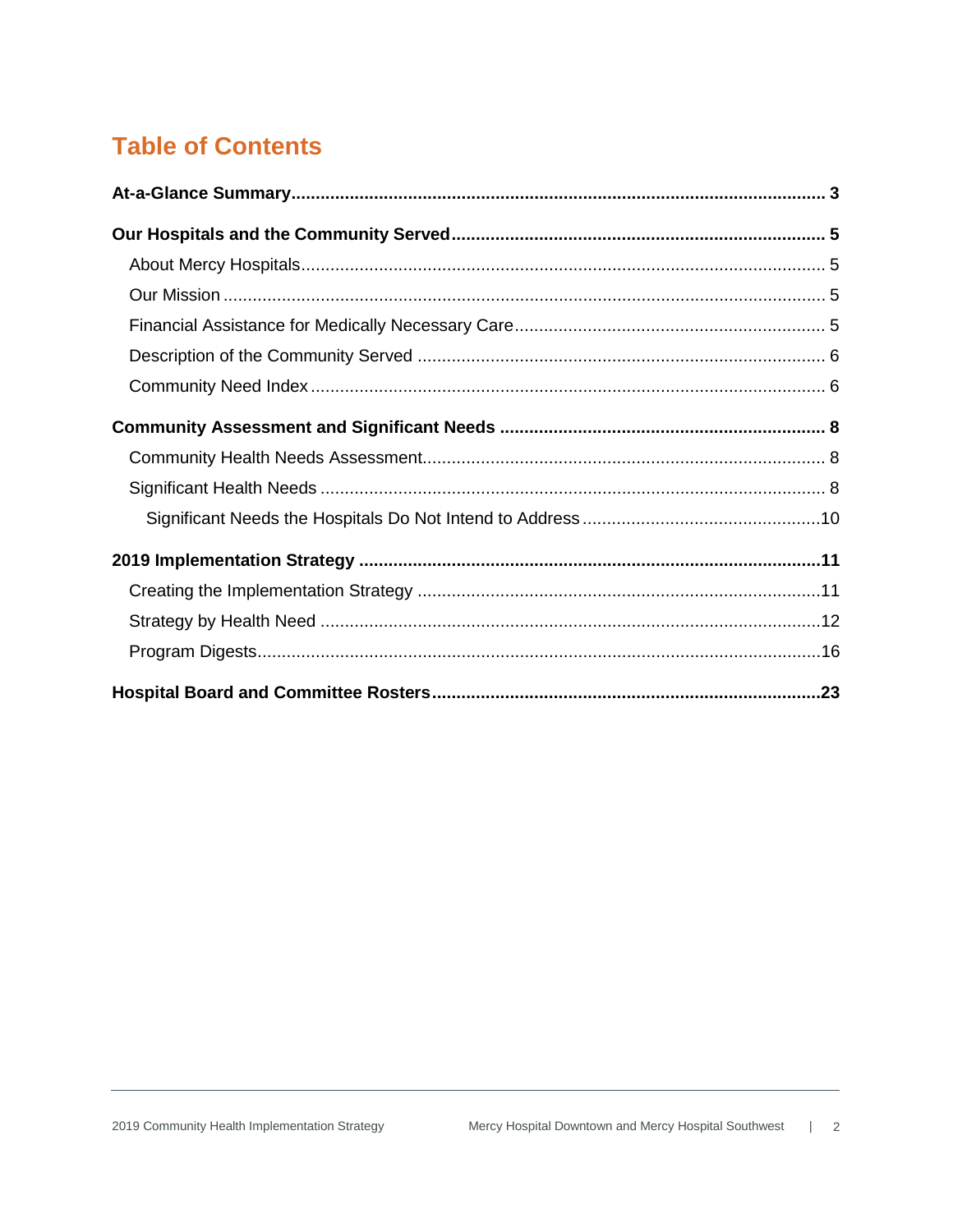## <span id="page-2-0"></span>**At-a-Glance Summary**

| <b>Community</b><br><b>Served</b>                                                                 | Mercy has two hospitals, Mercy Hospital Downtown and Mercy Hospital Southwest,<br>located in Bakersfield in Kern County. The hospitals' service area encompasses the<br>cities of: Bakersfield, Lamont, Shafter and Taft.                                                                                                                                                                                                                                                                                                                                                                                                                                                                                                                                                                                                                                                                                                                                                                                                                |
|---------------------------------------------------------------------------------------------------|------------------------------------------------------------------------------------------------------------------------------------------------------------------------------------------------------------------------------------------------------------------------------------------------------------------------------------------------------------------------------------------------------------------------------------------------------------------------------------------------------------------------------------------------------------------------------------------------------------------------------------------------------------------------------------------------------------------------------------------------------------------------------------------------------------------------------------------------------------------------------------------------------------------------------------------------------------------------------------------------------------------------------------------|
| <b>Significant</b><br><b>Community</b><br><b>Health Needs</b><br><b>Being</b><br><b>Addressed</b> | The significant community health needs the hospitals are helping to address and that<br>form the basis of this document were identified in the hospitals' most recent<br>Community Health Needs Assessment (CHNA). Needs being addressed by strategies<br>and programs are:<br>Access to health care                                                                                                                                                                                                                                                                                                                                                                                                                                                                                                                                                                                                                                                                                                                                     |
|                                                                                                   | Alzheimer's disease<br>Chronic diseases<br>Overweight and obesity<br>Preventive practices<br>Social determinants of health/basic needs                                                                                                                                                                                                                                                                                                                                                                                                                                                                                                                                                                                                                                                                                                                                                                                                                                                                                                   |
| <b>Strategies</b><br>and<br><b>Programs</b><br>to Address<br><b>Needs</b>                         | The hospitals intend to take several actions and to dedicate resources to these needs,<br>including:<br>Access to care: financial assistance, community grants program, Coordinated Care<br>Network Initiative, Community Health Initiative, Homemaker Care Program and<br>Prescription Purchases.<br>Alzheimer's disease: community grants program and Homemaker Care Program.<br>Chronic diseases: community grants program and Community Wellness Program<br>seminars and classes.<br><b>Overweight and obesity:</b> community grants program, Community Wellness Program<br>seminars, classes and health screenings, and Healthy Kids in Healthy Homes.<br>Preventive practices: community grants program, Community Wellness Program<br>seminars and classes, Smoking Cessation Program, and Community Health Initiative.<br>Social determinants of health/basic needs: community grants program, Learning and<br>Outreach Centers, Coordinated Care Network Initiative, Art and Spirituality Center and<br>Homemaker Care Program. |
| <b>Anticipated</b><br><b>Impact</b>                                                               | These strategies and programs will increase early identification and treatment of health<br>issues and diseases, increase public or private health care coverage, increase<br>knowledge on how to access and navigate the health care system, and identify linkages<br>to health care resources and social services that improve the quality of life for<br>vulnerable clients. Additionally the initiatives will decrease hospital admissions for<br>chronic diseases, decrease smoking, and improve nutrition and physical fitness.                                                                                                                                                                                                                                                                                                                                                                                                                                                                                                    |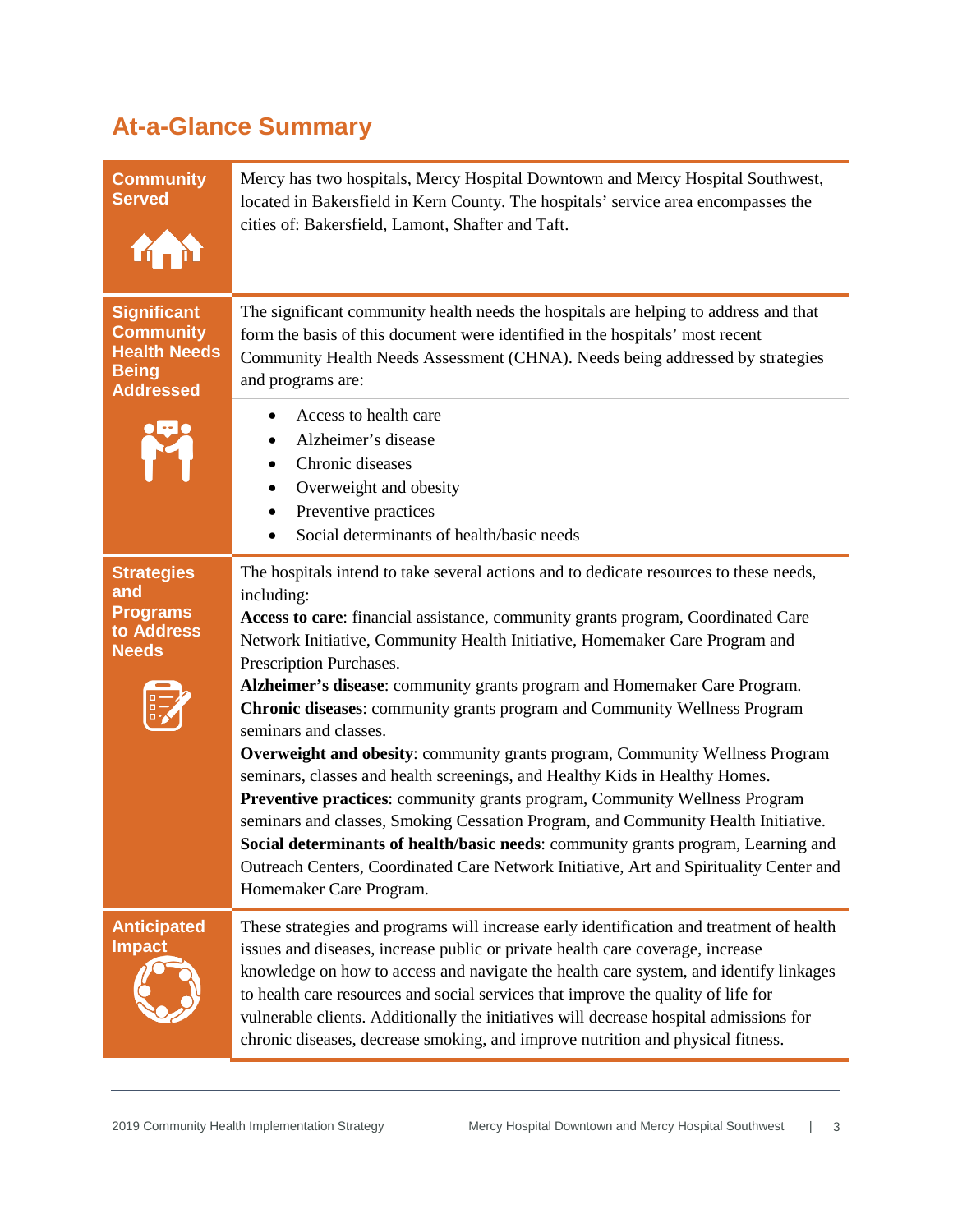#### **Planned Collaboration**



.

Key partners include schools and school districts, colleges and universities, businesses, faith community, cities, parks and recreation agencies, community clinics, communitybased organizations, public health, housing and homelessness agencies, disease prevention organizations, food provider agencies, senior agencies.

This document is publicly available online at [https://www.dignityhealth.org/central](https://www.dignityhealth.org/central-california/locations/mercy-bakersfield/about-us/community-benefit-report-health-needs-assessment)[california/locations/mercy-bakersfield/about-us/community-benefit-report-health-needs-assessment.](https://www.dignityhealth.org/central-california/locations/mercy-bakersfield/about-us/community-benefit-report-health-needs-assessment)

Written comments on this report can be submitted to the hospitals' Department of Special Needs and Community Outreach office at 2215 Truxtun Avenue, Bakersfield, California, 93301 or by email through the website at [https://www.dignityhealth.org/central-california/locations/mercy-bakersfield/about](https://www.dignityhealth.org/central-california/locations/mercy-bakersfield/about-us/community-benefit-report-health-needs-assessment)[us/community-benefit-report-health-needs-assessment.](https://www.dignityhealth.org/central-california/locations/mercy-bakersfield/about-us/community-benefit-report-health-needs-assessment)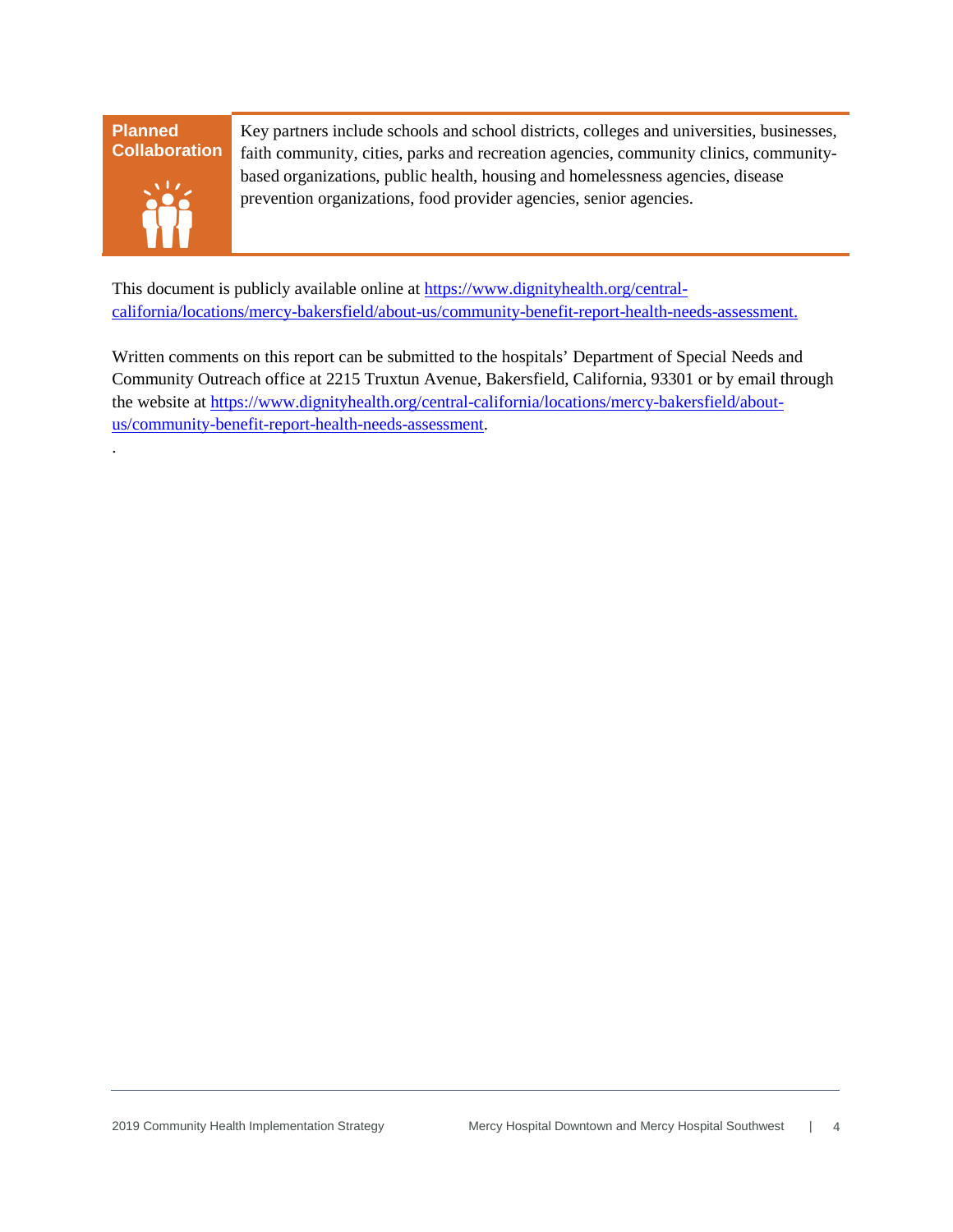### <span id="page-4-0"></span>**Our Hospitals and the Community Served**

### <span id="page-4-1"></span>About Mercy Hospitals

Mercy Hospital Downtown and Mercy Hospital Southwest (Mercy Hospitals) are members of Dignity Health, which is a part of CommonSpirit Health. Mercy Hospital Downtown is located at 2215 Truxtun Avenue, Bakersfield, California 93301. Mercy Hospital Southwest is located at 400 Old River Road, Bakersfield, California 93311.

Mercy Hospital Downtown is an acute care hospital with 144 beds, including a 31-bed medical unit, a 31 bed surgical unit, a 31-bed telemetry unit, a 29-bed guarded care unit and a 20-bed adult ICU. The full range of medical and surgical services also includes; a 14-station, Level II Base-Station Emergency Department; six surgical suites; post anesthesia care unit; ambulatory and prep units; outpatient surgery and outpatient GI laboratory. Mercy Hospital Downtown is also home to the area's only inpatient oncology unit.

Mercy Hospital Southwest is a 78-bed facility adjacent to California State University and includes a Family Birth Center, which features an 18-bed labor delivery recovery postpartum unit (LDRP), an 11 bed postpartum unit, and a 9-bed NICU. Mercy Hospital Southwest also includes a 43-bed Medical and Surgical Unit. The hospital has a 14-bed Level II Emergency Department, an 8-bed ICU along with 10 tele beds, and 6 operating rooms. One of which is a state-of-the-art minimally invasive surgical video suite.

#### <span id="page-4-2"></span>Our Mission

We are committed to furthering the healing ministry of Jesus. We dedicate our resources to:

- Delivering compassionate, high-quality, affordable health services;
- Serving and advocating for our sisters and brothers who are poor and disenfranchised; and
- Partnering with others in the community to improve the quality of life.



### <span id="page-4-3"></span>Financial Assistance for Medically Necessary Care

Mercy Hospitals deliver compassionate, high quality, affordable health care and advocates for members of our community who are poor and disenfranchised. In furtherance of this mission, the hospitals provide financial assistance to eligible patients who do not have the capacity to pay for medically necessary health care services, and who otherwise may not be able to receive these services. The financial assistance policy and a plain language summary and other materials are on the hospitals' web site.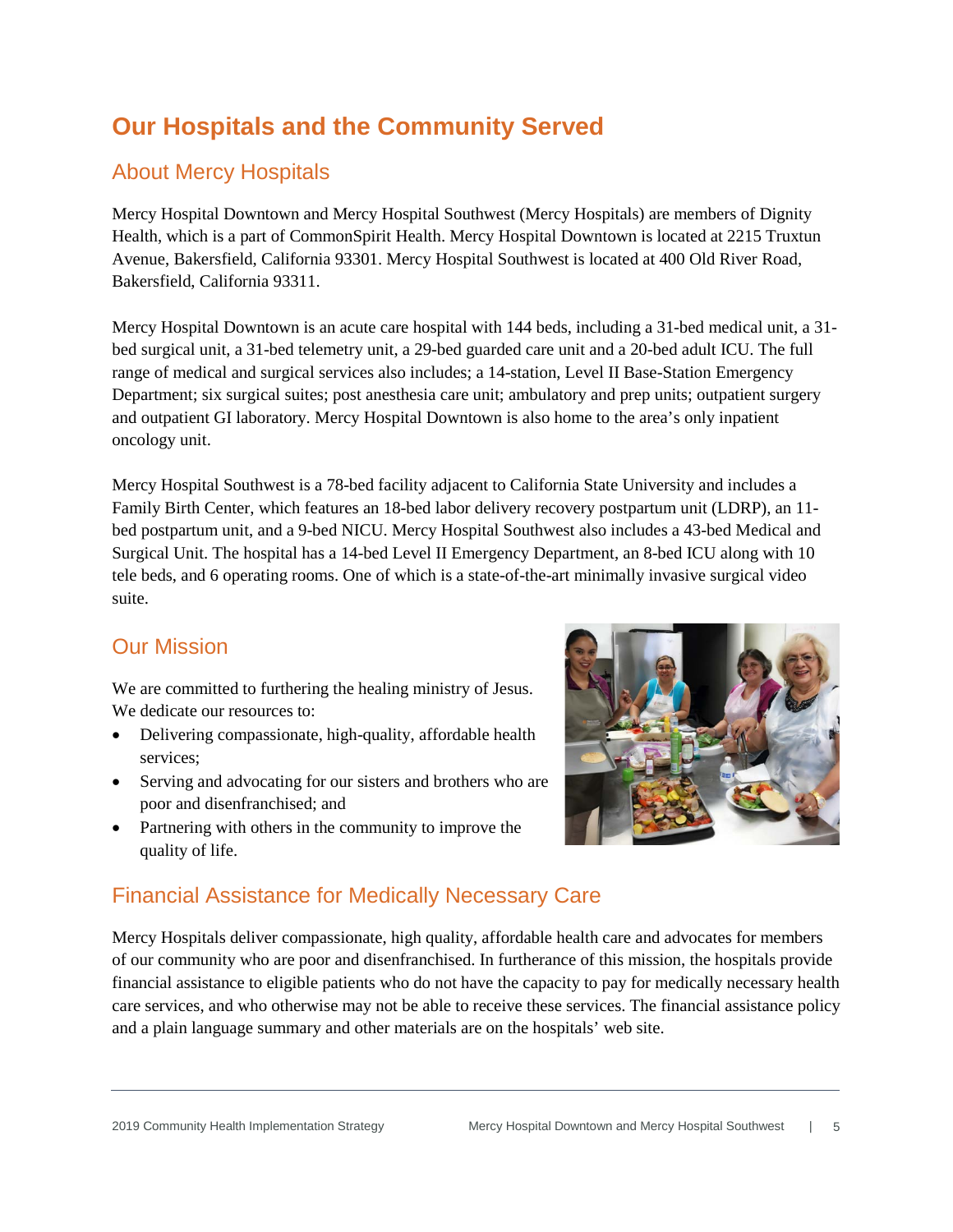### <span id="page-5-0"></span>Description of the Community Served

| <b>Mercy Hospitals Service Area</b> |                                           |
|-------------------------------------|-------------------------------------------|
| <b>Place</b>                        | <b>ZIP Code</b>                           |
| <b>Bakersfield</b>                  | 93301, 93304, 93305, 93306, 93307, 93308, |
|                                     | 93309, 93311, 93312, 93313                |
| Lamont                              | 93241                                     |
| Shafter                             | 93263                                     |
| Taft                                | 93268                                     |

Mercy Hospitals serve 13 ZIP Codes representing 4 cities in Kern County.

A summary description of the community follows (additional details can be found in the CHNA report online). The population of the hospitals' service area is 578,397. Compared to the county and the state, the Mercy Hospitals service area has a high percentage of children. Children, ages 0-17, make up onethird (30.8%) of the population. 38.6% are 18-44 years of age, 21.4% are 45-64, and 9.2% of the population are seniors, 65 years of age and older. Over half the population in the service area is Hispanic or Latino (53.1%) and 34.4% of the population is White. Black or African Americans make up 5.4% of the population in the service area, while Asians are 4.6% of the population. The percentage of Hispanics/Latinos is higher in the service area than found in the county and the state.

The hospitals' service area has high rates of poverty. Among area residents, 23.7% are at or below 100% of the federal poverty level (FPL) and 47.8% are at 200% of FPL or below (low-income). These rates of poverty are higher than in the county and state. 32.1% of children in the service area live in poverty. For seniors in the service area, 12.6% live in poverty; these rates are also higher than county and state averages. The median household income for the service area is \$52,733. Of the service area population age 25 and over, 25.7% have not attained a high school diploma, a rate higher than the state (17.9%). The health insurance coverage rate in the service area is 86.5%. This is below the rate for the county (86.7%) and state (87.4%). Among children in the service area, 94.4% have insurance coverage, and 80.6% of non-senior adults are insured.

### <span id="page-5-1"></span>Community Need Index

One tool used to assess health need is the Community Need Index (CNI) created and made publicly available by Dignity Health and IBM Watson Health. The CNI analyzes data at the zip code level on five factors known to contribute or be barriers to health care access: income, culture/language, education, housing status, and insurance coverage.

Scores from 1.0 (lowest barriers) to 5.0 (highest barriers) for each factor are averaged to calculate a CNI score for each zip code in the community. Research has shown that communities with the highest CNI scores experience twice the rate of hospital admissions for ambulatory care sensitive conditions as those with the lowest scores.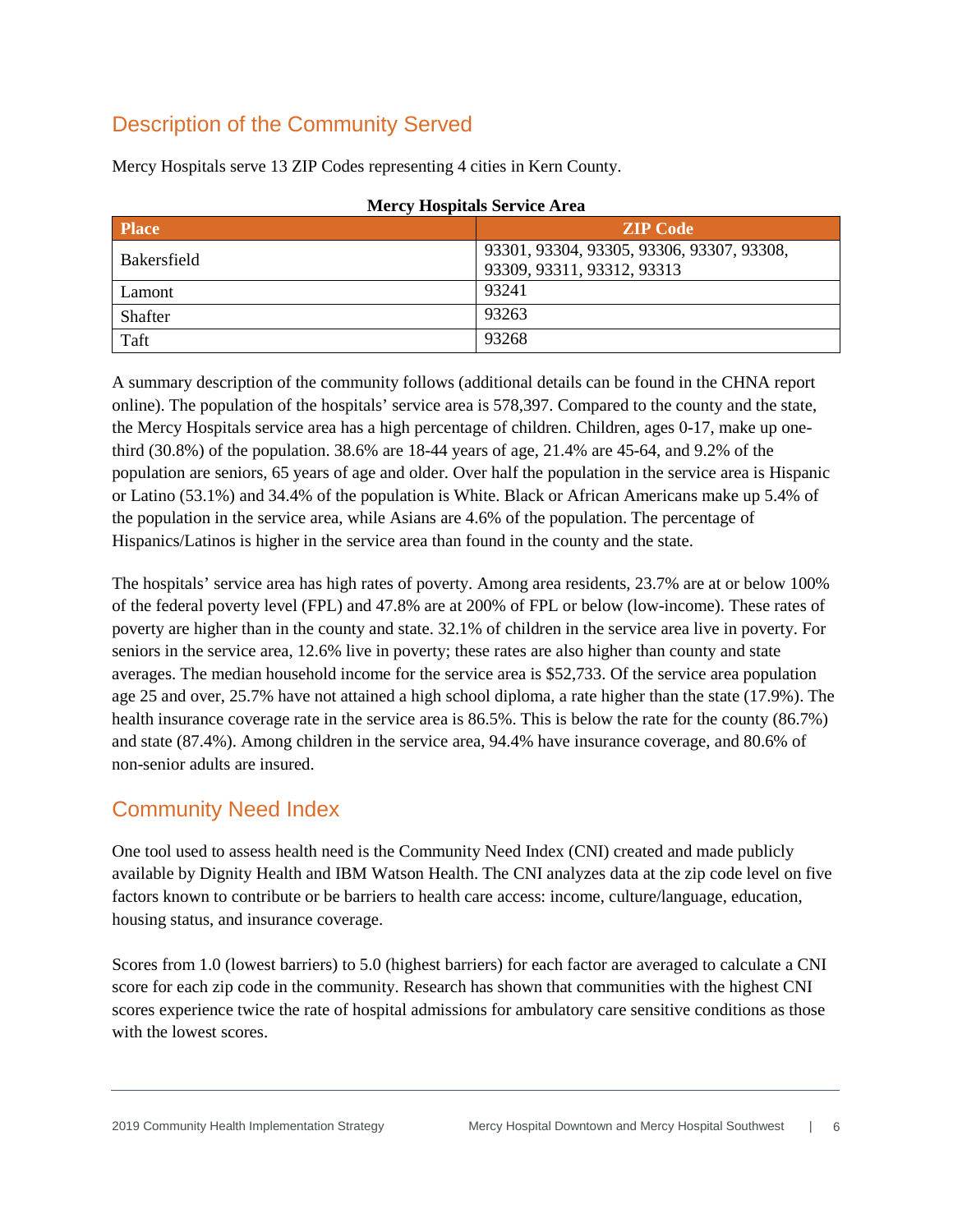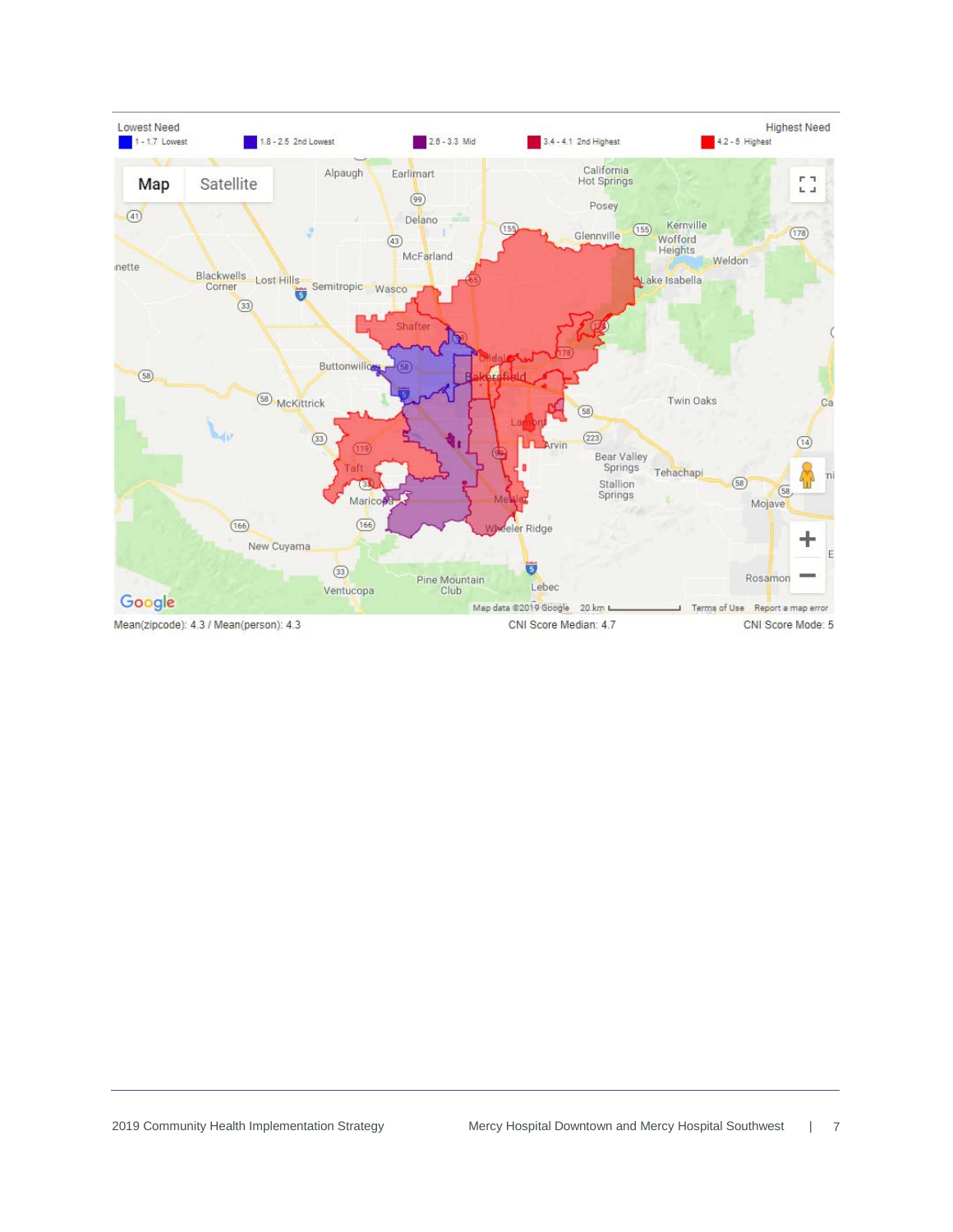### <span id="page-7-0"></span>**Community Assessment and Significant Needs**

The hospitals engage in multiple activities to conduct its community health improvement planning process. These include, but are not limited, to conducting a Community Health Needs Assessment with community input at least every three years, identifying collaborating community stakeholder organizations, describing anticipated impacts of program activities and measuring program indicators.

### <span id="page-7-1"></span>Community Health Needs Assessment

The health issues that form the basis of the hospitals' community health implementation strategy and programs were identified in the most recent CHNA report, which was adopted in June 2019. The CHNA contains several key elements, including:

- Description of the assessed community served by the hospitals;
- Description of assessment processes and methods;
- Presentation of data, information and findings, including significant community health needs;
- Community resources potentially available to help address identified needs; and
- Discussion of impacts of actions taken by the hospitals since the preceding CHNA.

Additional detail about the needs assessment process and findings can be found in the CHNA report, which is publicly available at [https://www.dignityhealth.org/central-california/locations/mercy](https://www.dignityhealth.org/central-california/locations/mercy-bakersfield/about-us/community-benefit-report-health-needs-assessment)[bakersfield/about-us/community-benefit-report-health-needs-assessment](https://www.dignityhealth.org/central-california/locations/mercy-bakersfield/about-us/community-benefit-report-health-needs-assessment) or upon request at the hospitals' Department of Special Needs and Community Outreach office.

### <span id="page-7-2"></span>Significant Health Needs

The community health needs assessment<sup>[1](#page-7-3)</sup> identified the following significant community health needs:

- **Access to health care** In Kern County, 35.8% of the population has employment-based health insurance. 35% are covered by Medi-Cal and 11% of the population has coverage that includes **Medicare**
- **Alzheimer's disease** The mortality rate from Alzheimer's disease in the service area was 61.8 per 100,000 persons. This is higher than the Kern County rate (50.5) and the state rate (35.5 per 100,000 persons).
- **Birth indicators** Infant mortality reflects deaths of children under one year of age. The infant death rate in Kern County was 6.8 deaths per 1,000 live births. This rate is higher than the California rate of 4.6 and the Healthy People 2020 objective of 6.0 deaths per 1,000 live births.
- **Chronic diseases** Heart disease, cancer and lung disease are the three leading causes of death in the service area. The cancer death rate in the service area is 177.5 per 100,000 persons, higher than the Healthy People 2020 objective (161.4 per 100,000). The age-adjusted mortality rate for ischemic

 $\overline{a}$ 

<span id="page-7-3"></span><sup>&</sup>lt;sup>1</sup> Additional information on these health needs and the associated data sources can be found in the Community Health Needs Assessment available at [https://www.dignityhealth.org/central](https://www.dignityhealth.org/central-california/locations/mercy-bakersfield/about-us/community-benefit-report-health-needs-assessment)[california/locations/mercy-bakersfield/about-us/community-benefit-report-health-needs-assessment.](https://www.dignityhealth.org/central-california/locations/mercy-bakersfield/about-us/community-benefit-report-health-needs-assessment)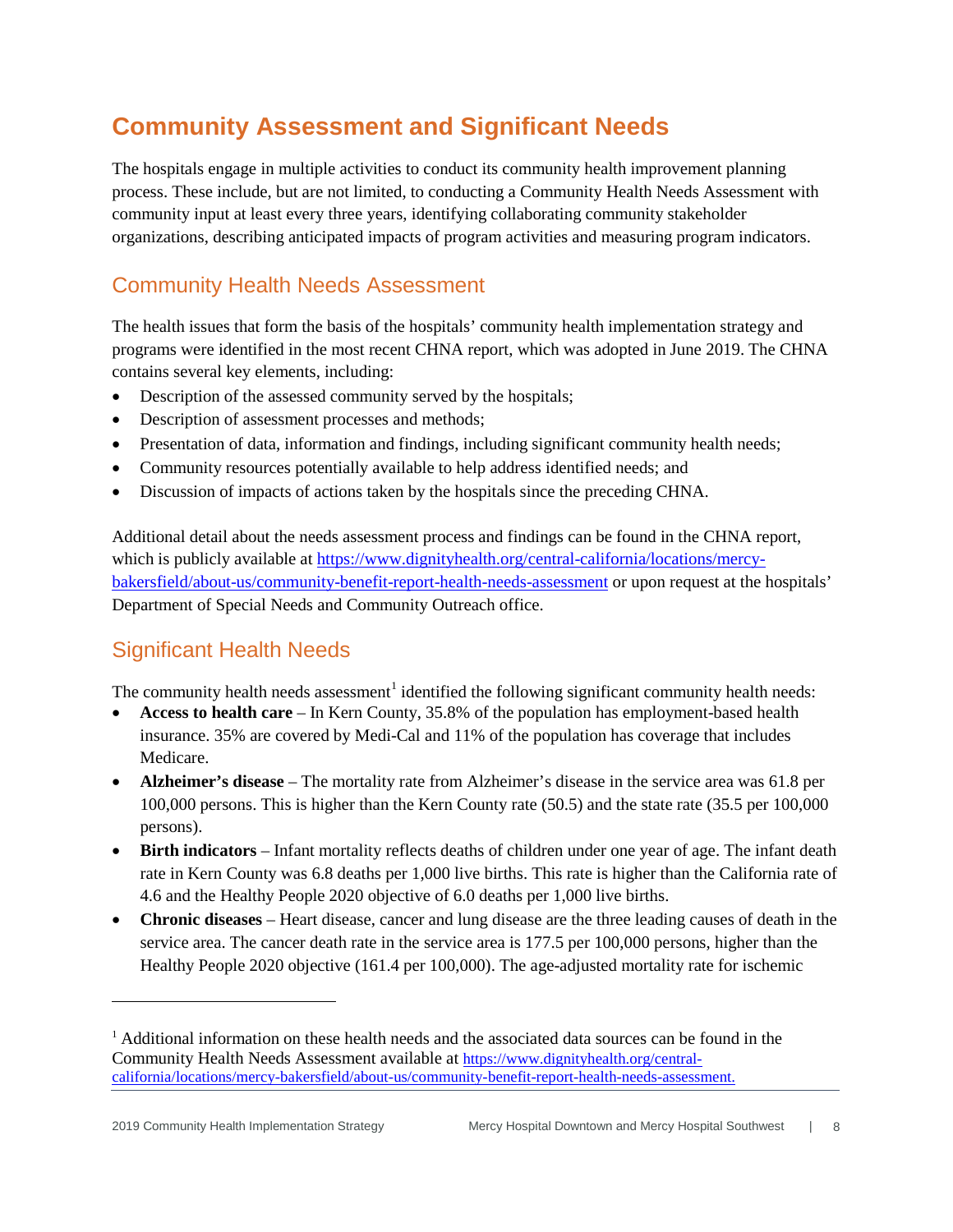heart disease in the service area was 146.3 deaths per 100,000 persons. This rate of heart disease death exceeded the Healthy People 2020 objective of 103.4 per 100,000 persons. The age-adjusted rate of death from stroke was 43.1 deaths per 100,000 persons. This rate of stroke death exceeded the Healthy People 2020 objective of 34.8 stroke deaths per 100,000 persons.

- **Dental care** 2.4% of Kern County residents have never been to a dentist and 11.8% have not visited a dentist for five or more years. 25.3% of adults rated the condition of their teeth as fair to poor. 17.2% of Kern County children, ages 3 to 11, have never been to a dentist.
- **Economic insecurity** Within Kern County unemployment was 9.2% in 2017. Areas with high unemployment were: Taft Heights (12.7%) and Taft (10.3%). Lamont had the highest rate of seniors (41.6%) living in poverty. Bakersfield (93305) has the highest percentage of children in poverty (58.6%).
- **Environmental pollution** In 2016, Kern County had 78 days with ground-level ozone concentrations above the U.S. standard of 0.070 parts per million, compared to 22 days of high ozone concentrations in the state for the year.
- **Food insecurity** Among the population in Kern County, 13.6% experienced food insecurity during the past year. Among children in Kern County, 25% lived in households that experienced food insecurity at some point in the year. The rate of food insecurity was higher in Kern County than in the state.
- **Housing and homelessness** In Kern County, there was a spike of 9% in homelessness from 2017 to 2018, and a 46% increase in the number of unsheltered homeless. Among children, 3.7% of public school enrollees in Kern County were recorded as being homeless at some point during the 2015- 2016 school year.
- **Mental health** Mortality from suicide was higher in the service area (13.8 per 100,000 persons) than in the state (11.0 per 100,000 persons). The service area rate for suicide does not meet the Healthy People 2020 objective for suicide (10.2 deaths per 100,000 persons). In Kern County, 12% of adults experienced serious psychological distress in the past year. 19.7% of teens needed help for an emotional or mental health problem and 10.9% of these teens received counseling.
- **Overweight and obesity** In Kern County, 34.8% of adults, 21.6% of teens, and 23.4% of children are overweight. This is a larger percentage of overweight children and teens than in the state. In Kern County, 40.7% of adults, ages 20 and older, are obese. 20.6% of county teens are obese. The Healthy People 2020 objectives for obesity are 30.5% of adults, ages 20 and over, and 16.1% of teens.
- **Preventive practices** –The Healthy People 2020 objective is for 70% of the population to receive a flu shot. 44.1% of Kern County adults received a flu shot. Among Kern County seniors, 69.7% had received a flu shot. Among Kern County children, 6 months to 17 years, 47.7% received the flu shot.
- **Sexually transmitted infections** Rates of STIs are climbing rapidly in Kern County. The rate for chlamydia in Kern County in 2017 was 763.1 diagnosed cases per 100,000 persons. The Kern County rate of gonorrhea was 251.6 cases per 100,000 persons.
- Substance use and misuse The Healthy People 2020 objective for cigarette smoking among adults is 12%. In Kern County, 14.6% of adults smoke cigarettes. Among county adults, 32.6% of had engaged in binge drinking in the past year. The rate of opioid prescriptions in Kern County was 772.1 per 1,000 persons. This rate is higher than the state rate of opioid prescribing (508.7 per 1,000 persons).
- **Unintentional injuries** The age-adjusted death rate from unintentional injuries in the service area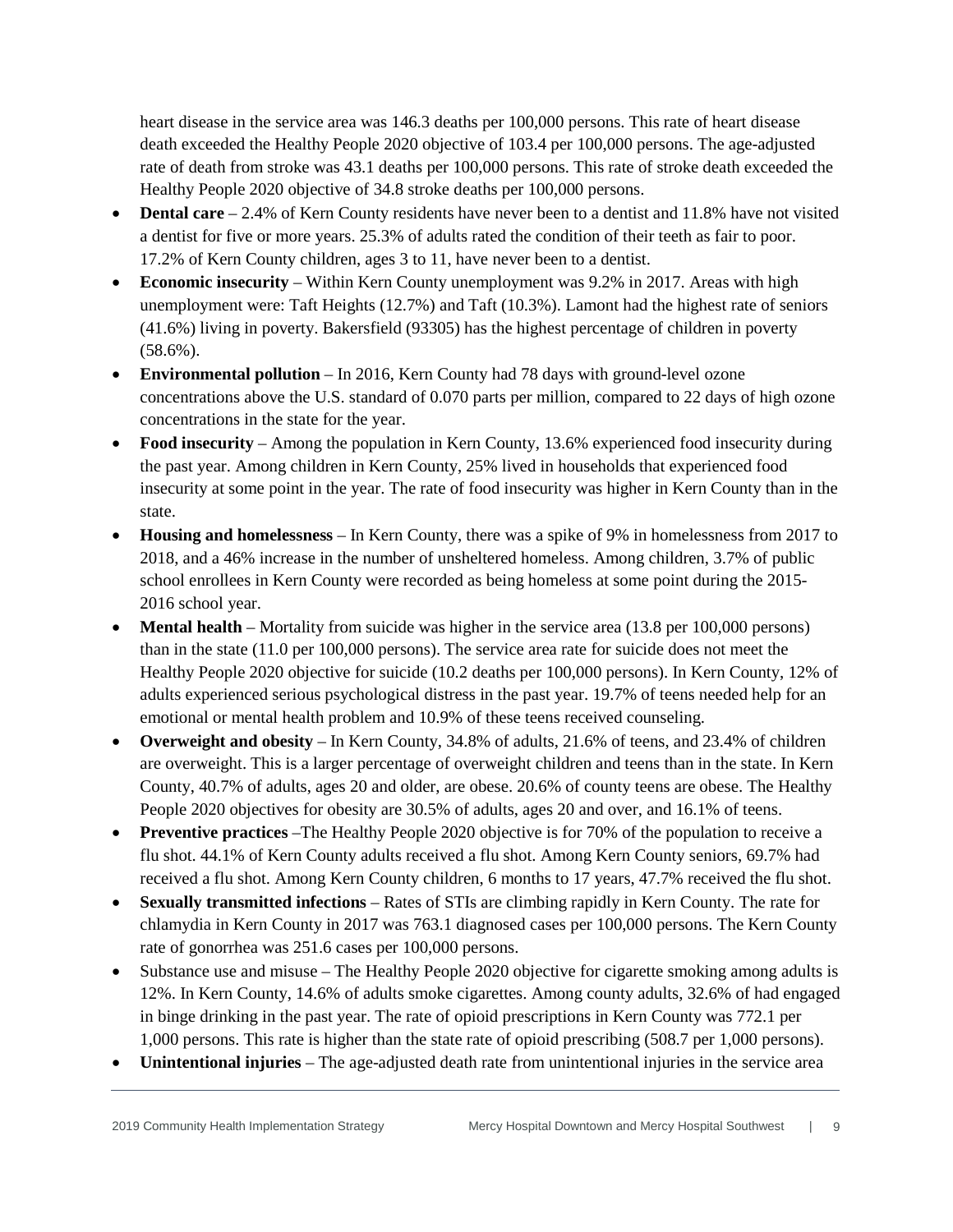was 55.1 per 100,000 persons. This rate was higher than for Kern County (51.6 deaths per 100,000 persons). The death rate from unintentional injuries in the service area exceeds the Healthy People 2020 objective of 36.4 deaths for unintentional injuries per 100,000 persons.

• **Violence and injury prevention** – Violent crime rates increased from 2014 to 2017 in Bakersfield. Property crime rates increased from 2014 to 2017 in Bakersfield and Shafter. In Kern County the rate of children, under 18 years, who experienced abuse or neglect, was 11.8 per 1,000 children. This was higher than the state rate of 7.7 per 1,000 children.

<span id="page-9-0"></span>



Mercy Hospitals will not focus on the following needs identified in the CHNA: birth indicators, dental care, environmental pollution, mental health, sexually transmitted infections, substance use and misuse, unintentional injuries and violence and injury prevention. Taking existing community resources into consideration, Mercy Hospitals has selected to concentrate on those health needs that we can most effectively address given our areas of focus. The hospitals have insufficient resources to effectively address all the identified needs and in some cases, the needs are currently addressed by others in the community.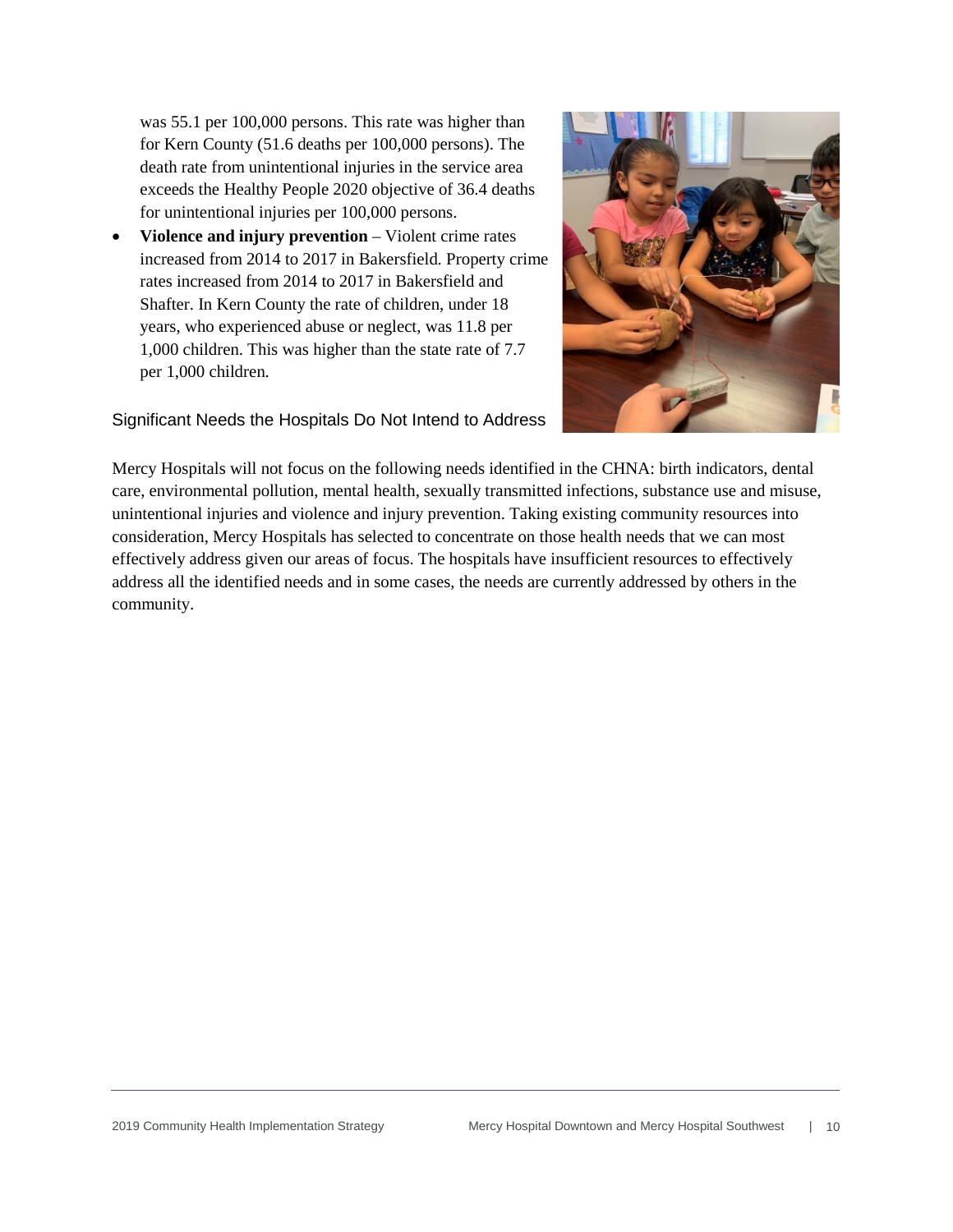### <span id="page-10-0"></span>**2019 Implementation Strategy**

This section presents strategies and program activities the hospitals intend to deliver, fund or collaborate with others to address significant community health needs over the next three years. It summarizes planned activities with statements on anticipated impacts and planned collaboration. Program Digests provide additional details on select programs.

This report specifies planned activities consistent with the hospitals' mission and capabilities. The hospitals may amend the plan as circumstances warrant. For instance, changes in significant community health needs or in community assets and resources directed to those needs may merit refocusing the hospitals' limited resources to best serve the community.

The anticipated impacts of the hospitals' activities on significant health needs are summarized below, and for select program initiatives are stated in Program Digests. Overall, the hospitals anticipate that actions taken to address significant health needs will: improve health knowledge, behaviors, and status; increase access to needed and beneficial care; and help create conditions that support good health. The hospitals work to evaluate impact and sets priorities for its community health programs in triennial Community Health Needs Assessments.



### <span id="page-10-1"></span>Creating the Implementation Strategy

Mercy Hospitals are dedicated to improving community health and delivering community benefit with the engagement of its management team, board, clinicians and staff, and in collaboration with community partners.

The following criteria were used by the hospitals to determine the significant health needs they will address in the Implementation Strategy:

- Existing Infrastructure: There are programs, systems, staff and support resources in place to address the issue.
- Established Relationships: There are established relationships with community partners to address the issue.
- Ongoing Investment: Existing resources are committed to the issue. Staff time and financial resources for this issue are counted as part of our community benefit effort.
- Focus Area: Has acknowledged competencies and expertise to address the issue and the issue fits with the organizational mission.

The Special Needs and Community Outreach team participated in a facilitated meeting to discuss the identified health needs according to these criteria. The CHNA served as the resource document for the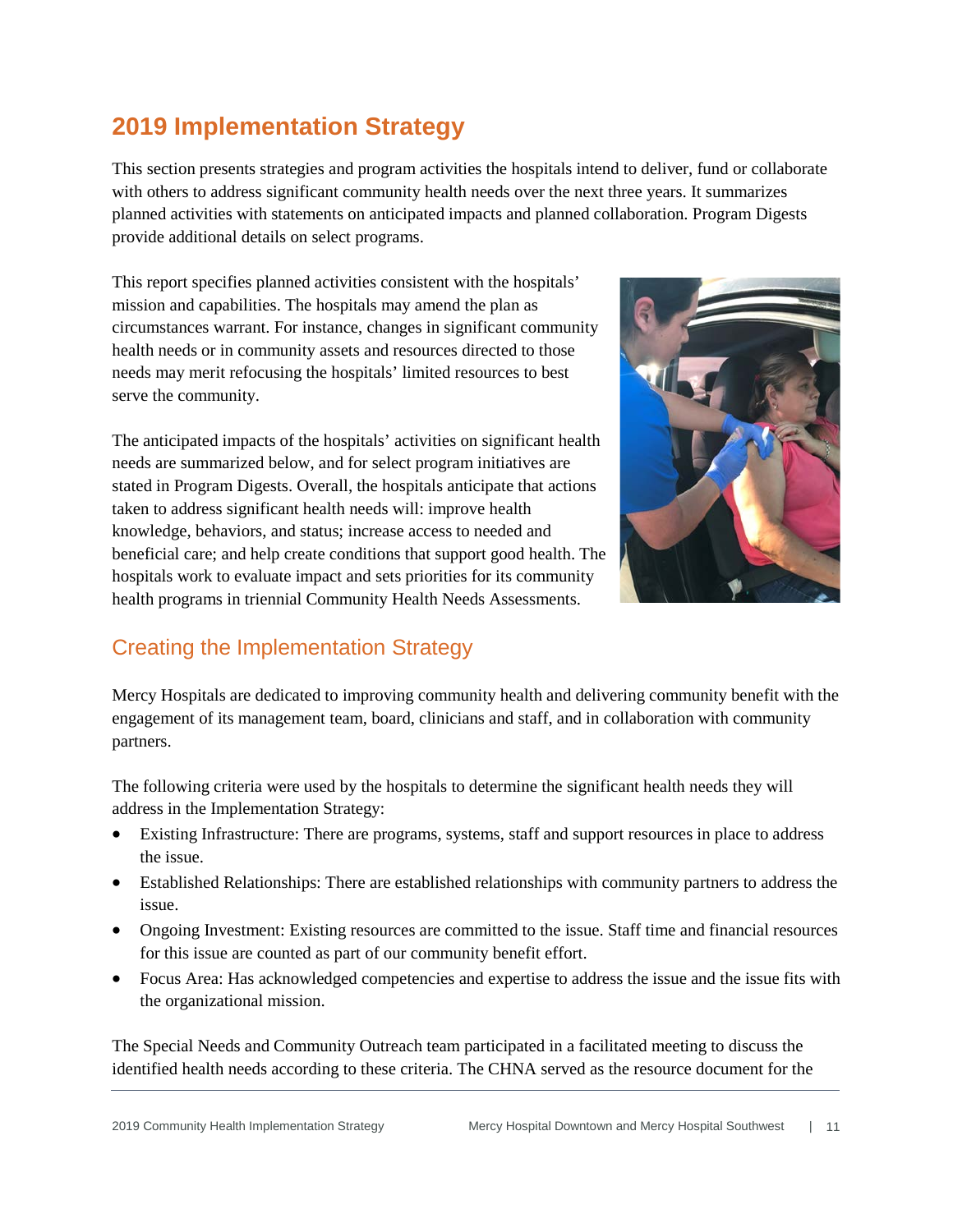review of health needs as it provided statistical data on the severity of issues and also included community input on the health needs. As well, the community prioritization of the needs was taken into consideration. The Community Benefit Committee also engaged in the process to review the health needs and confirm priority health needs. As a result of the review of needs and application of the above criteria, Mercy Hospitals chose to focus on: access to care, Alzheimer's disease, chronic diseases, overweight and obesity, preventive practices and social determinants of health/basic needs.

For each health need the hospitals plan to address, the Implementation Strategy describes: actions the hospitals intend to take, including programs and resources it plans to commit, anticipated impacts of these actions, and planned collaboration between the hospitals and other organizations. In most cases, the strategies identified to address the selected needs are based on existing programs that have evidence of success. For some strategies, Mercy Hospitals are part of a larger collaborative effort focused on addressing a countywide need.

### <span id="page-11-0"></span>Strategy by Health Need

The tables below present strategies and program activities the hospitals intend to deliver to help address significant health needs identified in the CHNA report. They are organized by health need and include statements of the anticipated impact and any planned collaboration with other organizations in our community.

| <b>Health Need: Access to Care</b>                      |                                                                                                                                                                                                                                                                                                                                                                                                                             |
|---------------------------------------------------------|-----------------------------------------------------------------------------------------------------------------------------------------------------------------------------------------------------------------------------------------------------------------------------------------------------------------------------------------------------------------------------------------------------------------------------|
| <b>Strategy or</b><br><b>Program Name</b>               | <b>Summary Description</b>                                                                                                                                                                                                                                                                                                                                                                                                  |
| Financial assistance                                    | Mercy Hospitals deliver compassionate, high quality, affordable health<br>care and advocates for members of our community who are poor and<br>disenfranchised. In furtherance of this mission, the hospitals will provide<br>financial assistance to eligible patients who do not have the capacity to<br>pay for medically necessary health care services, and who otherwise may<br>not be able to receive these services. |
| <b>Community Grants</b><br>Program                      | Grant funds may be awarded to nonprofit organizations to deliver services<br>and strengthen service systems, which improve the health and well-being<br>of vulnerable and underserved populations.                                                                                                                                                                                                                          |
| <b>Coordinated Care</b><br>Network Initiative<br>(CCNI) | Through the CCNI, hospital care coordination and community partner<br>agencies will work together to identify vulnerable patients' health and<br>health-related social needs, and electronically link health care providers to<br>organizations that provide direct services.                                                                                                                                               |
| <b>Community Health</b><br>Initiative                   | Increases access to health insurance and health care for hard to reach<br>individuals in Kern County. Provides training for application assistance,<br>and educates families on the importance of preventive care.                                                                                                                                                                                                          |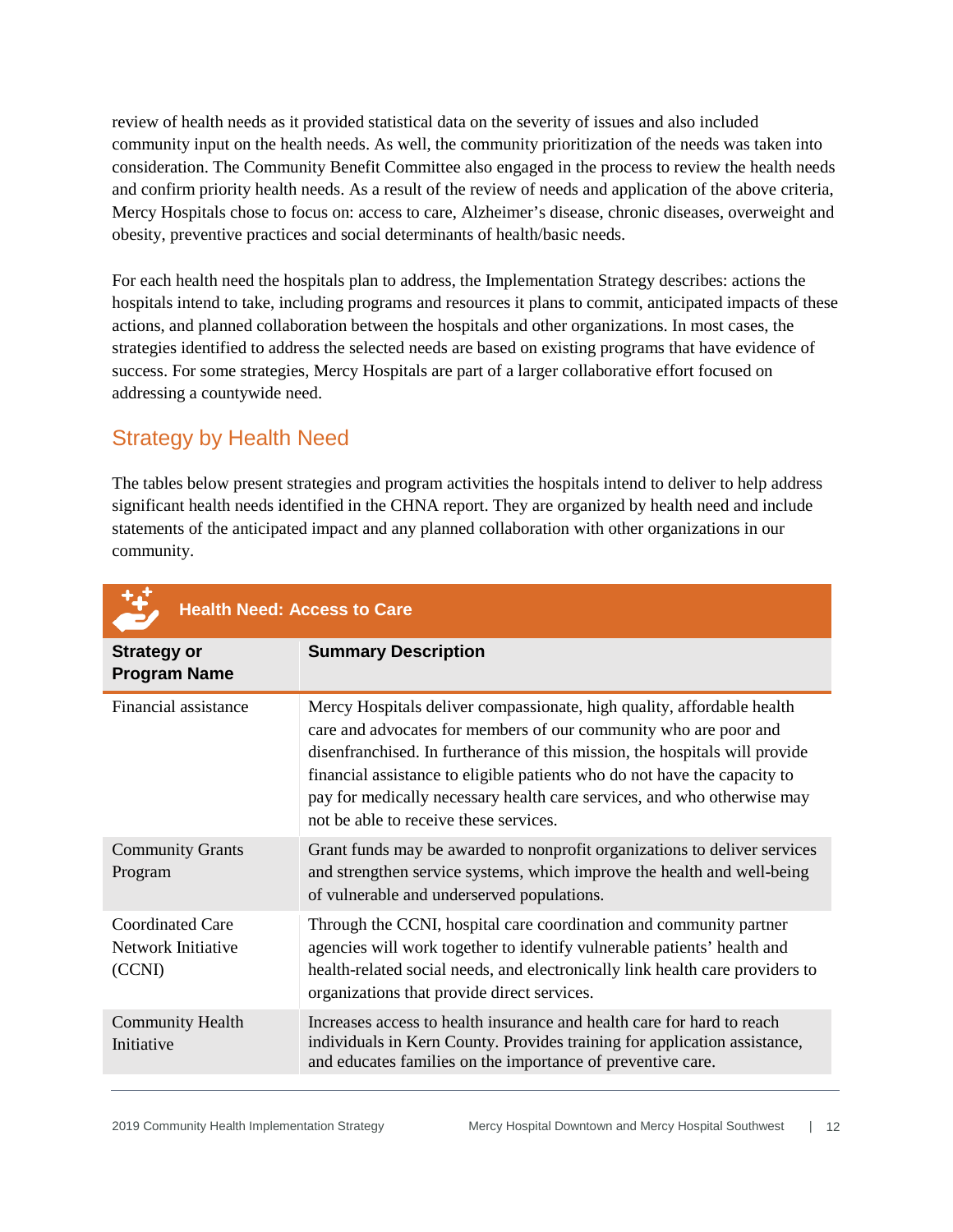| Homemaker Care                | Provides in home services, linkages to health care resources and social |
|-------------------------------|-------------------------------------------------------------------------|
| Program                       | services that improve the quality of life for vulnerable clients.       |
| <b>Prescription Purchases</b> | Purchases necessary medications in emergency situations for people who  |
| for Indigents                 | must have the medicines for their health but have no money to buy them. |

**Anticipated Impact:** The initiatives addressing access to care are anticipated to result in: early identification and treatment of health issues, gains in public or private health care coverage, increased knowledge on how to access and navigate the health care system, and linkages to health care resources and social services that improve the quality of life for vulnerable clients.

**Planned Collaboration:** Key partners include community clinics, community-based organizations, schools and school districts, faith groups, public health and local cities.

| $\frac{14}{2}$                            | <b>Health Need: Alzheimer's Disease</b>                                                                                                                                                            |
|-------------------------------------------|----------------------------------------------------------------------------------------------------------------------------------------------------------------------------------------------------|
| <b>Strategy or</b><br><b>Program Name</b> | <b>Summary Description</b>                                                                                                                                                                         |
| <b>Community Grants</b><br>Program        | Grant funds may be awarded to nonprofit organizations to deliver services<br>and strengthen service systems, which improve the health and well-being<br>of vulnerable and underserved populations. |
| Homemaker Care<br>Program                 | Provides in home services, linkages to health care resources and social<br>services that improve the quality of life for vulnerable clients.                                                       |

**Anticipated Impact:** The initiatives addressing Alzheimer's disease are anticipated to result in: early identification of health issues related to Alzheimer's disease, education and training of caregivers to provide safe and appropriate care for persons with Alzheimer's disease.

**Planned Collaboration:** Key partners include faith community, community clinics, communitybased organizations, Alzheimer's organizations and senior services agencies.

| $\frac{14}{2}$                                                                                       | <b>Health Need: Chronic Diseases</b>                                                                                                                                                               |
|------------------------------------------------------------------------------------------------------|----------------------------------------------------------------------------------------------------------------------------------------------------------------------------------------------------|
| <b>Strategy or</b><br><b>Program Name</b>                                                            | <b>Summary Description</b>                                                                                                                                                                         |
| <b>Community Grants</b><br>Program                                                                   | Grant funds may be awarded to nonprofit organizations to deliver services<br>and strengthen service systems, which improve the health and well-being<br>of vulnerable and underserved populations. |
| <b>Community Wellness</b><br>Program: Chronic<br>Disease/Diabetes Self-<br><b>Management Program</b> | Provides residents who have chronic diseases with the knowledge, tools<br>and motivation needed to become proactive in their health through 6-week<br>workshops.                                   |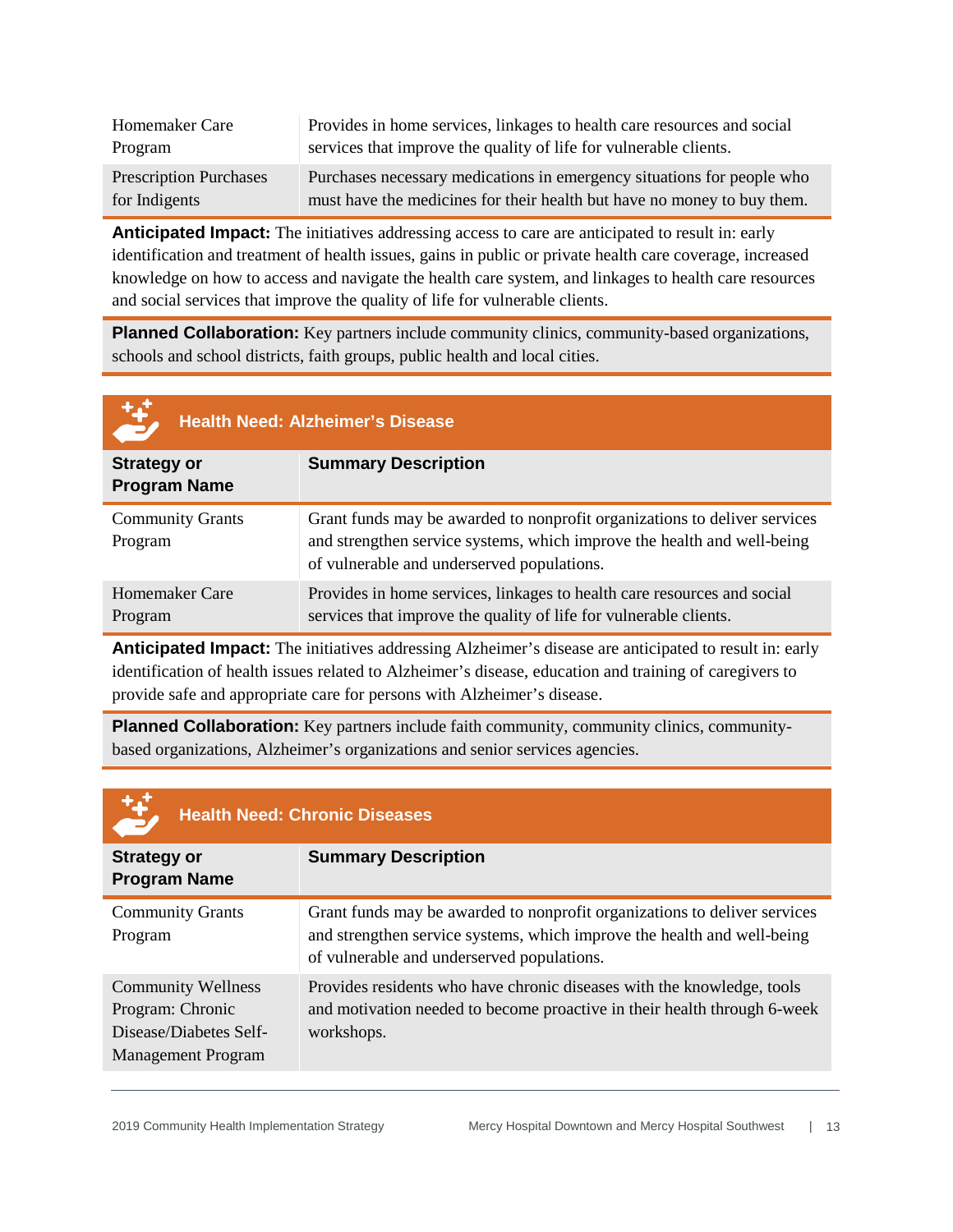Smoking Cessation Program Facilitates Freedom From Smoking®, an eight session seminar, to help encourage participants to work on the process and problems of quitting.

**Anticipated Impact:** The initiatives addressing chronic diseases are anticipated to result in: early identification of chronic health issues, avoiding hospital admissions for two of the most prevalent ambulatory care sensitive conditions in our community (diabetes and Congestive Heart Failure), and motivating individuals to quit smoking and improve the length and quality of life.

**Planned Collaboration:** Key partners include faith community, community clinics, and communitybased organizations.

|                                           | <b>Health Need: Overweight and Obesity</b>                                                                                                                                                                                                          |
|-------------------------------------------|-----------------------------------------------------------------------------------------------------------------------------------------------------------------------------------------------------------------------------------------------------|
| <b>Strategy or</b><br><b>Program Name</b> | <b>Summary Description</b>                                                                                                                                                                                                                          |
| <b>Community Grants</b><br>Program        | Grant funds may be awarded to nonprofit organizations to deliver services<br>and strengthen service systems, which improve the health and well-being<br>of vulnerable and underserved populations.                                                  |
| <b>Community Wellness</b><br>Program      | Provides health education on nutrition, diabetes, cholesterol and<br>hypertension. Offers community fitness classes. Health screenings for<br>blood pressure and blood sugar are provided at community sites, health<br>fairs and community events. |
| Healthy Kids in Healthy<br><b>Homes</b>   | The 8-session program provides information to children on the topics of<br>nutrition, exercise, and lifestyle.                                                                                                                                      |

**Anticipated Impact:** The initiatives addressing overweight and obesity are anticipated to result in: early identification of health issues related to obesity, increased knowledge on the factors that contribute to obesity and the health risks associated with obesity, increased knowledge on how to prevent obesity through nutrition and physical fitness.

**Planned Collaboration:** Key partners include public health, faith community, community clinics, community-based organizations, schools and school districts.

| 慧                                         | <b>Health Need: Preventive Practices</b>                                                                                                                                                           |
|-------------------------------------------|----------------------------------------------------------------------------------------------------------------------------------------------------------------------------------------------------|
| <b>Strategy or</b><br><b>Program Name</b> | <b>Summary Description</b>                                                                                                                                                                         |
| <b>Community Grants</b><br>Program        | Grant funds may be awarded to nonprofit organizations to deliver services<br>and strengthen service systems, which improve the health and well-being<br>of vulnerable and underserved populations. |
| <b>Community Wellness</b>                 | Provides community health screenings, as well as health education on a                                                                                                                             |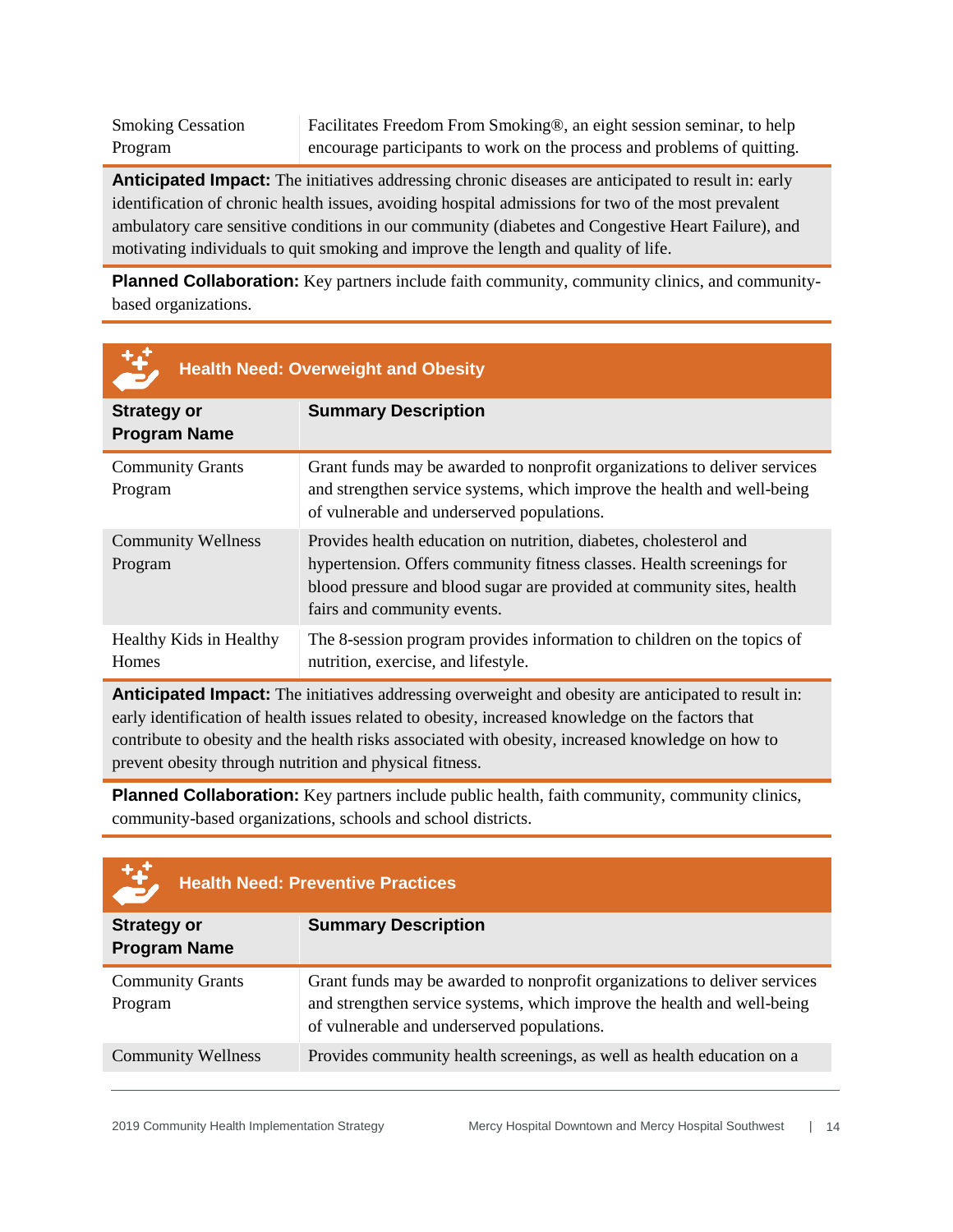| Program                               | variety of prevention topics.                                                                                                                                                                                      |
|---------------------------------------|--------------------------------------------------------------------------------------------------------------------------------------------------------------------------------------------------------------------|
| <b>Smoking Cessation</b><br>Program   | Facilitates Freedom From Smoking®, an eight session seminar, to help<br>encourage participants to work on the process and problems of quitting.                                                                    |
| <b>Community Health</b><br>Initiative | Increases access to health insurance and health care for hard to reach<br>individuals in Kern County. Provides training for application assistance,<br>and educates families on the importance of preventive care. |

**Anticipated Impact:** The initiatives addressing preventive practices are anticipated to result in: early identification of health issues, increased knowledge on the factors that contribute to health risks and improved healthy lifestyles.

**Planned Collaboration:** Key partners include public health, schools and school districts, faith community, community clinics and community-based organizations.

|                                               | <b>Health Need: Social Determinants of Health/Basic Needs</b>                                                                                                                                                                                                                                              |
|-----------------------------------------------|------------------------------------------------------------------------------------------------------------------------------------------------------------------------------------------------------------------------------------------------------------------------------------------------------------|
| <b>Strategy or</b><br><b>Program Name</b>     | <b>Summary Description</b>                                                                                                                                                                                                                                                                                 |
| <b>Community Grants</b><br>Program            | Grant funds may be awarded to nonprofit organizations to deliver services<br>and strengthen service systems, which improve the health and well-being<br>of vulnerable and underserved populations.                                                                                                         |
| Learning and Outreach<br>Centers              | In collaboration with other community service agencies, the centers<br>provide referral services, food, clothing, and education to the most<br>vulnerable and needy residents of the community. After school programs<br>at the centers provide tutoring support five days a week to underserved<br>youth. |
| <b>Coordinated Care</b><br>Network Initiative | Addresses the social determinants of health and ultimately links referred<br>patients to appropriate and needed community-based services.                                                                                                                                                                  |
| Art and Spirituality<br>Center                | Provides opportunities for artistic expression, meditation, relaxation, and<br>creativity to promote health and well-being, aiding in physical, mental,<br>and emotional recovery, including relieving anxiety and decreasing the<br>perception of pain.                                                   |
| Homemaker Care<br>Program                     | Provides in home services, linkages to health care resources and social<br>services that improve the quality of life for vulnerable clients.                                                                                                                                                               |

**Anticipated Impact:** The initiatives addressing basic needs services are anticipated to result in: increased access to health and social services to help residents of Kern County stay healthy and to live a better quality of life.

**Planned Collaboration:** Key partners include faith community, food bank/pantries, housing and homelessness agencies, community clinics, community-based organizations, and senior agencies.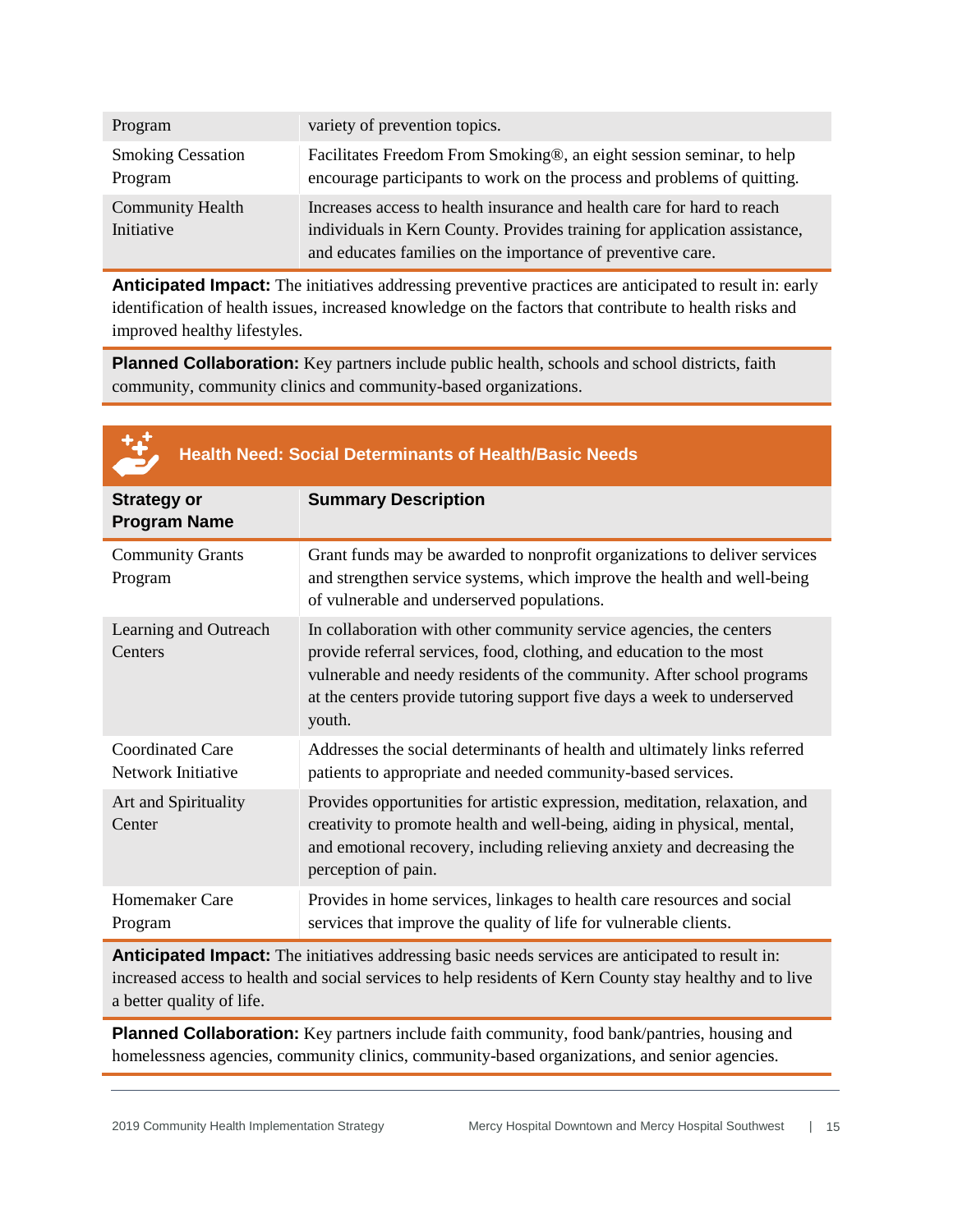### <span id="page-15-0"></span>Program Digests

The following pages include Program Digests describing key programs and initiatives that address one or more significant health needs in the most recent CHNA report. The digests include program descriptions and intervention actions, statements of the health needs being addressed, planned collaboration, and program goals and measurable objectives.

|                                                          | <b>Dignity Health Community Grants Program</b>                                                                                                                                                                                                                                                                               |
|----------------------------------------------------------|------------------------------------------------------------------------------------------------------------------------------------------------------------------------------------------------------------------------------------------------------------------------------------------------------------------------------|
| <b>Significant Health Needs</b><br>Addressed             | $\boxtimes$ Access to care<br>$\boxtimes$ Alzheimer's disease<br>$\boxtimes$ Chronic diseases<br>$\boxtimes$ Overweight and obesity<br>$\boxtimes$ Preventive practices<br>$\boxtimes$ Social determinants of health/basic needs                                                                                             |
| <b>Program Description</b>                               | Award grant funds to local non-profit organizations to be used to effect<br>collective impact, addressing the health priorities established by the<br>hospitals (based on the most recent Community Health Needs<br>Assessment). Awards will be given to agencies with a formal<br>collaboration and links to the hospitals. |
| <b>Community Benefit</b><br>Category                     | $E1 - Cash$ Donation                                                                                                                                                                                                                                                                                                         |
|                                                          |                                                                                                                                                                                                                                                                                                                              |
| <b>Planned Actions for 2019-2020</b>                     |                                                                                                                                                                                                                                                                                                                              |
| Program Goal /<br>Anticipated Impact                     | Increased access and reduced barriers to health care, preventive care,<br>basic needs and chronic disease prevention and treatment for the<br>medically underserved.                                                                                                                                                         |
| Measurable Objective(s)<br>with Indicator(s)             | Funding will be provided to implement programs that support hospital<br>priorities and demonstrate strong collaboration with the hospitals. 100%<br>of funded programs will report objectives as a result of grants on a semi-<br>annual basis.                                                                              |
| <b>Intervention Actions for</b><br><b>Achieving Goal</b> | All awarded agencies will work with Special Needs and Community<br>Outreach staff to ensure programs meet the objectives stated in their<br>grant proposals.                                                                                                                                                                 |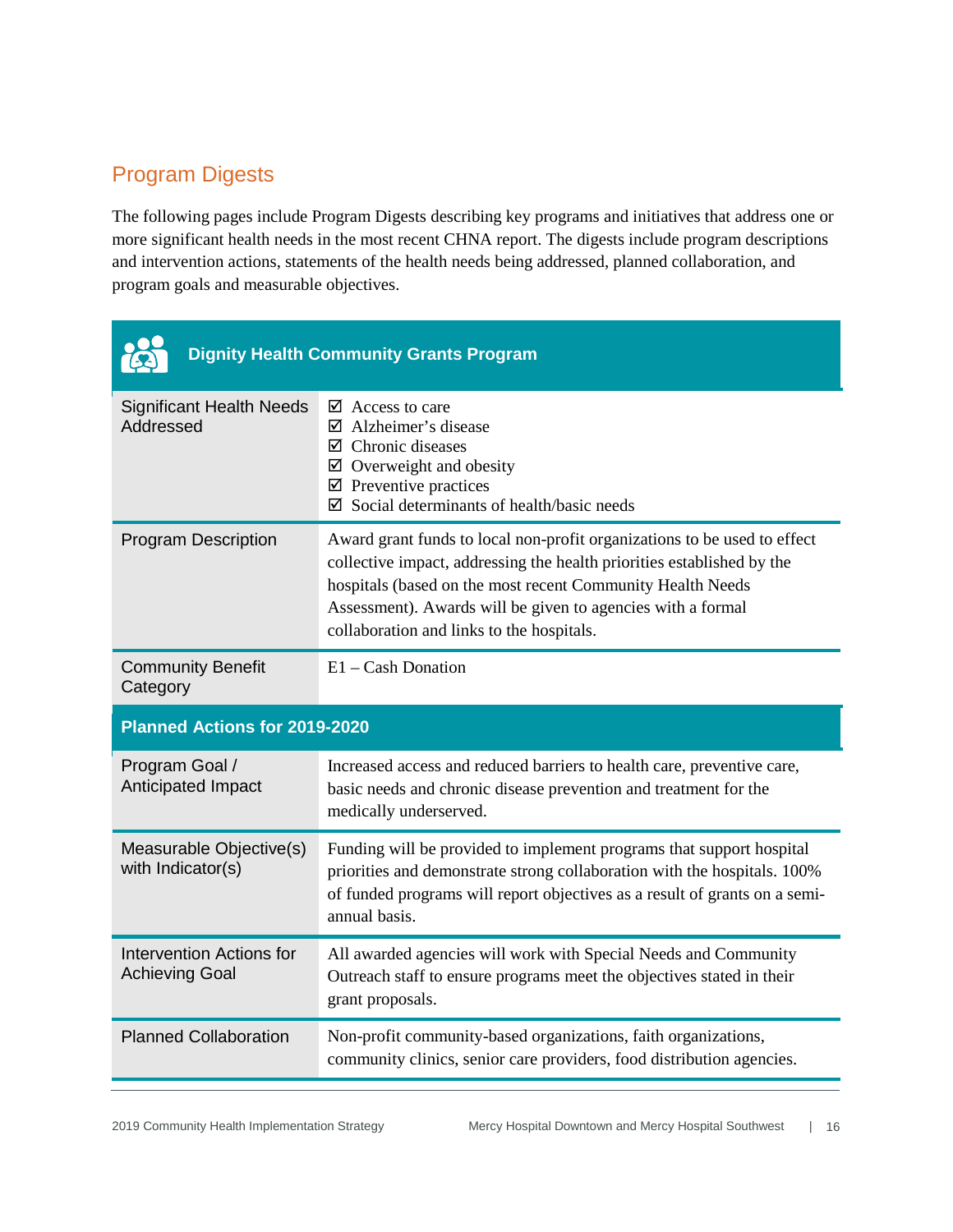| <b>Chronic Disease/Chronic Pain/Diabetes Self-Management Programs</b> |                                                                                                                                                                                                                                                                                                                                                                                                                                                                                                                                                                                                                                                                      |
|-----------------------------------------------------------------------|----------------------------------------------------------------------------------------------------------------------------------------------------------------------------------------------------------------------------------------------------------------------------------------------------------------------------------------------------------------------------------------------------------------------------------------------------------------------------------------------------------------------------------------------------------------------------------------------------------------------------------------------------------------------|
| <b>Significant Health Needs</b><br>Addressed                          | $\boxtimes$ Access to care<br>Alzheimer's disease<br>П.<br>$\boxtimes$ Chronic diseases<br>Overweight and obesity<br>☑<br>$\boxtimes$ Preventive practices<br>Social determinants of health/basic needs                                                                                                                                                                                                                                                                                                                                                                                                                                                              |
| <b>Program Description</b>                                            | The Healthy Living Self-Management Programs (Chronic Disease,<br>Chronic Pain and Diabetes) are designed for persons who have diabetes<br>and other chronic illnesses, providing them with the knowledge, tools<br>and motivation needed to become proactive in their health. Each program<br>seminar consists of six weekly classes covering a variety of topics<br>including nutrition, exercise, use of medications, communication with<br>doctors, stress management, and evaluating new treatments.                                                                                                                                                             |
| <b>Community Benefit</b><br>Category                                  | A1-a Community Health Education - Lectures/Workshops                                                                                                                                                                                                                                                                                                                                                                                                                                                                                                                                                                                                                 |
| Planned Actions for 2019-2020                                         |                                                                                                                                                                                                                                                                                                                                                                                                                                                                                                                                                                                                                                                                      |
| Program Goal /                                                        |                                                                                                                                                                                                                                                                                                                                                                                                                                                                                                                                                                                                                                                                      |
| Anticipated Impact                                                    | Decrease hospital admissions for two of the most prevalent<br>ambulatory care sensitive conditions in our community (diabetes<br>and congestive heart failure).                                                                                                                                                                                                                                                                                                                                                                                                                                                                                                      |
| Measurable Objective(s)<br>with Indicator(s)                          | Provide 25 Healthy Living seminars in Kern County areas with a<br>$\bullet$<br>Community Needs Index (CNI) score of 3 or above to ensure that<br>underserved persons throughout the county will have access to the<br>seminars.<br>At a minimum, 90% of all participants with chronic diseases who<br>٠<br>complete Healthy Living seminars will remain healthier after their<br>seminars, as measured by those who avoid admissions to the hospital<br>or emergency department for three months following their<br>participation in the program.<br>Provide three new locations in Kern County for Healthy Living<br>٠<br>seminars in order to expand our services. |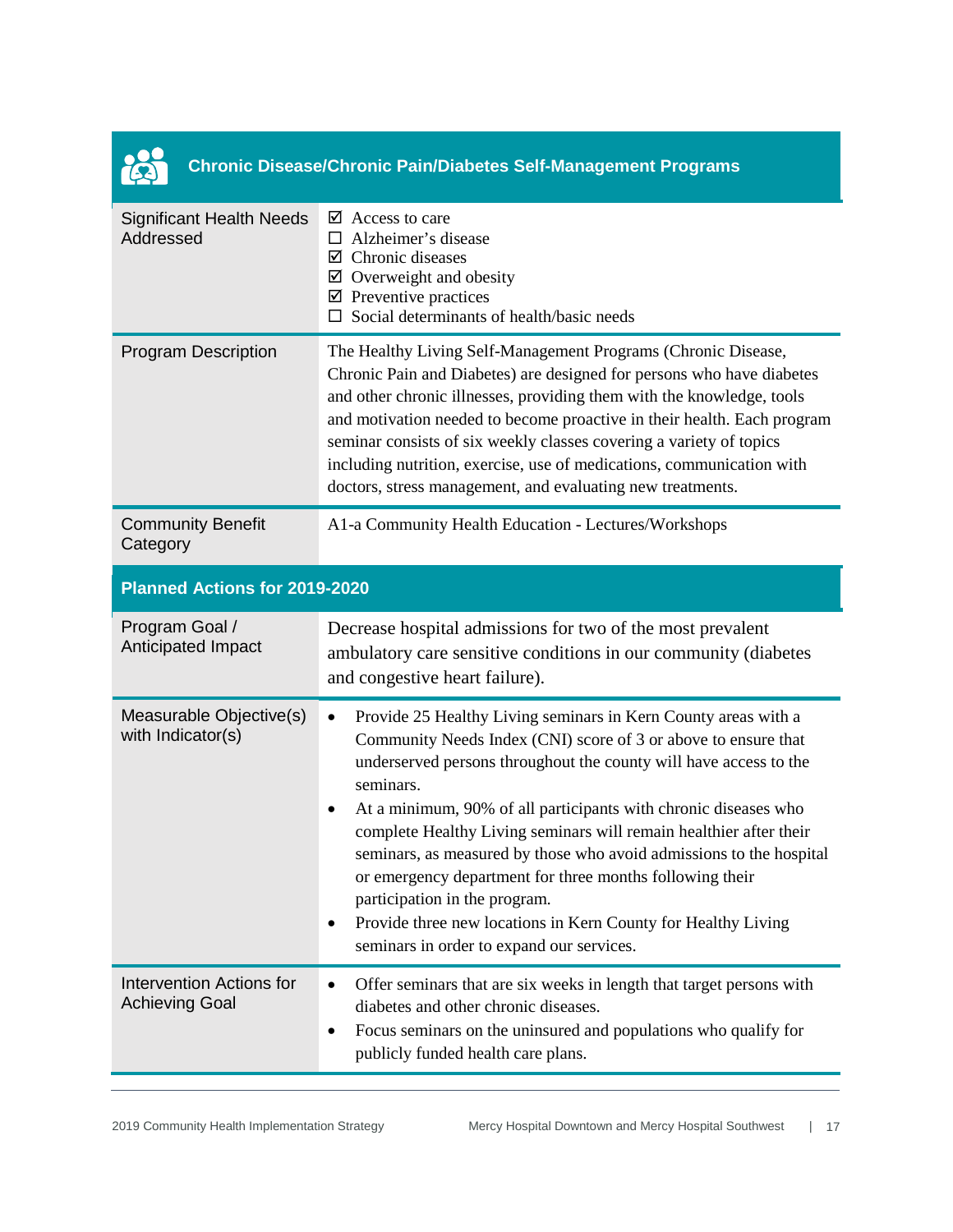|                              | Engage clinical health professionals and health plan providers to<br>$\bullet$<br>guide program improvement.<br>Encourage and support continuing education for leader development<br>$\bullet$<br>to ensure the Healthy Living Self-Management Programs provide<br>quality service |
|------------------------------|------------------------------------------------------------------------------------------------------------------------------------------------------------------------------------------------------------------------------------------------------------------------------------|
| <b>Planned Collaboration</b> | Key partners include community health centers, churches, school<br>districts, health care providers, health plans, senior centers, and family<br>resource centers.                                                                                                                 |

| <b>Community Wellness Program</b>            |                                                                                                                                                                                                                                                                                                                                                                                                                   |
|----------------------------------------------|-------------------------------------------------------------------------------------------------------------------------------------------------------------------------------------------------------------------------------------------------------------------------------------------------------------------------------------------------------------------------------------------------------------------|
| <b>Significant Health Needs</b><br>Addressed | $\triangleright$ Access to care<br>Alzheimer's disease<br>П<br>$\boxtimes$ Chronic diseases<br>$\boxtimes$ Overweight and obesity<br>$\boxtimes$ Preventive practices<br>Social determinants of health/basic needs                                                                                                                                                                                                |
| <b>Program Description</b>                   | The Community Wellness Program is focused on preventive health care<br>by providing on-site screenings and health and wellness education<br>classes on relevant topics for residents throughout Kern County. The<br>Community Wellness Program encompasses programs that address<br>prevention, screening for cancer, cardiovascular disease, asthma,<br>diabetes, overweight and obesity, and smoking cessation. |
| <b>Community Benefit</b><br>Category         | A1- Community Health Education - Lectures/Workshops<br>A2- Community Based Clinical Services - Immunizations/Screenings<br>A3- Health Care Support Services - Case management post-discharge                                                                                                                                                                                                                      |
| Planned Actions for 2019-2020                |                                                                                                                                                                                                                                                                                                                                                                                                                   |
| Program Goal /<br>Anticipated Impact         | The Community Wellness Program will increase access to<br>preventive health screenings and education for residents of Kern<br>County.                                                                                                                                                                                                                                                                             |
| Measurable Objective(s)<br>with Indicator(s) | Annually, provide 25,000 blood pressure, cholesterol, glucose, and<br>$\bullet$<br>hemoglobin in Kern County. At least 75% of participants who attend<br>monthly health screenings and at least 2 health education classes, at<br>targeted health screening sites, will show improved blood sugar<br>results at the end of six months.<br>Annually provide 1,000 flu immunizations for residents of Kern          |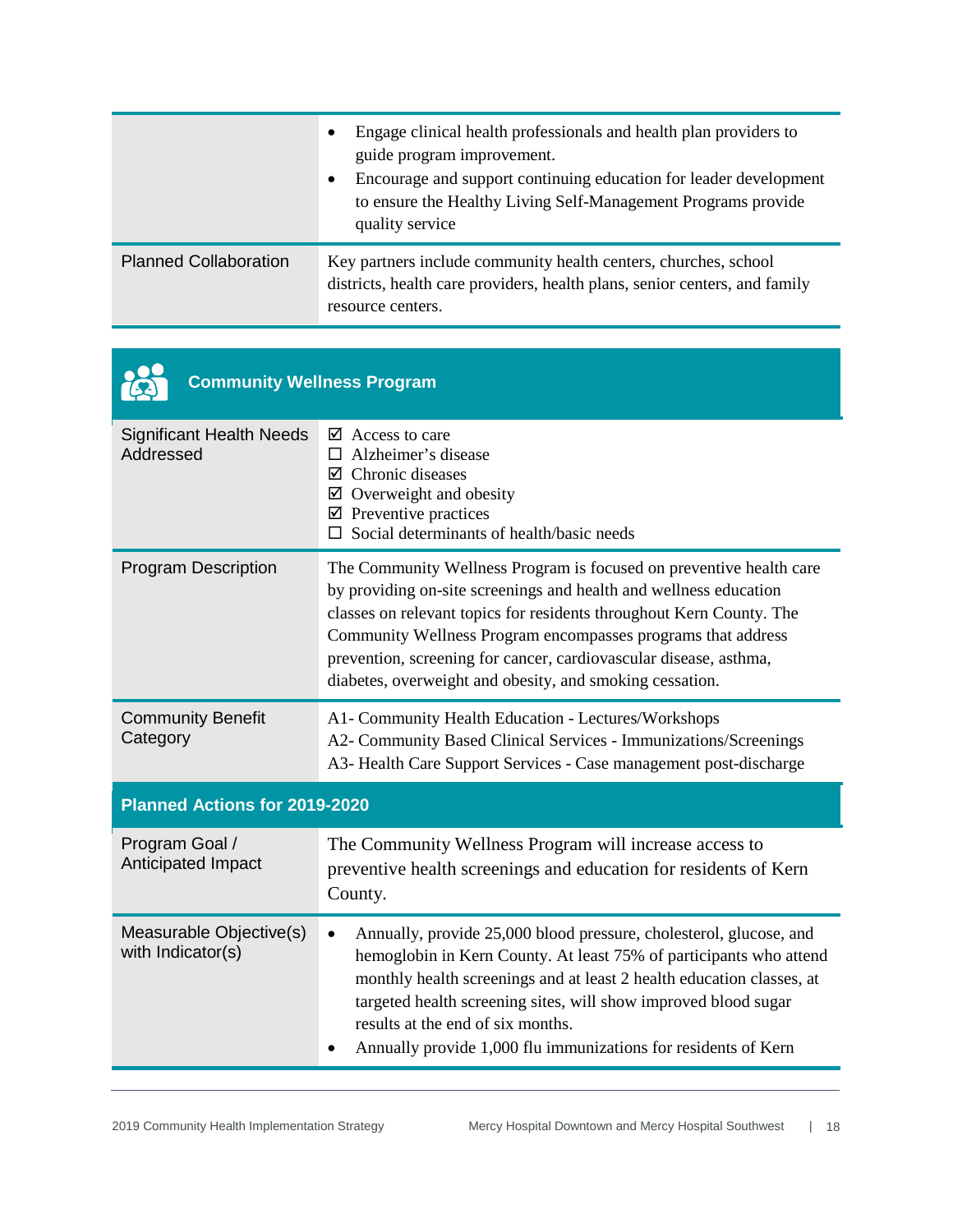|                                                          | County.<br>80% of children who attend six of the eight classes in Healthy Kids<br>$\bullet$<br>in Healthy Homes will demonstrate improved physical fitness.<br>90% of participants will have a better understanding of how to live a<br>$\bullet$<br>healthy lifestyle after attending a health education class, workshop or<br>program.<br>Annually offer three Freedom From Smoking <sup>®</sup> clinics.<br>$\bullet$<br>Plan and deliver quarterly cancer education or screening events.<br>$\bullet$                                                                                                                        |
|----------------------------------------------------------|----------------------------------------------------------------------------------------------------------------------------------------------------------------------------------------------------------------------------------------------------------------------------------------------------------------------------------------------------------------------------------------------------------------------------------------------------------------------------------------------------------------------------------------------------------------------------------------------------------------------------------|
| <b>Intervention Actions for</b><br><b>Achieving Goal</b> | Collect health screening results in a database.<br>٠<br>Provide 125 Community Health Education classes that focus on the<br>$\bullet$<br>following priorities – Obesity, Diabetes, Asthma, and Cardiovascular<br>Disease.<br>Provide community health education classes at five new locations.<br>٠<br>Provide 15 nutrition education classes.<br>Further develop collaborative relationships with community-based<br>$\bullet$<br>organizations to provide health education throughout Kern County.<br>Strengthen educational opportunities at the Community Wellness<br>$\bullet$<br>Center in the form of classes and events. |
| <b>Planned Collaboration</b>                             | Our program will collaborate with community health centers, churches,<br>school districts, health care providers, health plans, and family resource<br>centers.                                                                                                                                                                                                                                                                                                                                                                                                                                                                  |

| <b>Basic Needs Services</b>           |                                                                                                                                                                                                                                                                                                                                                                                                                                                                                                                               |
|---------------------------------------|-------------------------------------------------------------------------------------------------------------------------------------------------------------------------------------------------------------------------------------------------------------------------------------------------------------------------------------------------------------------------------------------------------------------------------------------------------------------------------------------------------------------------------|
| Significant Health Needs<br>Addressed | Access to care<br>П<br>Alzheimer's disease<br>Chronic diseases<br>Overweight and obesity<br>Preventive practices<br>☑<br>Social determinants of health/basic needs<br>☑                                                                                                                                                                                                                                                                                                                                                       |
| <b>Program Description</b>            | The Learning and Outreach Centers are located in economically<br>depressed neighborhoods of southeast Bakersfield. These centers serve<br>as strategic hubs of our community outreach efforts. In collaboration<br>with other community service agencies, the centers provide referral<br>services, food, clothing, shelter, education, and health screenings to the<br>most vulnerable and needy residents of the community. The after school<br>program provides tutoring support five days a week to underserved<br>youth. |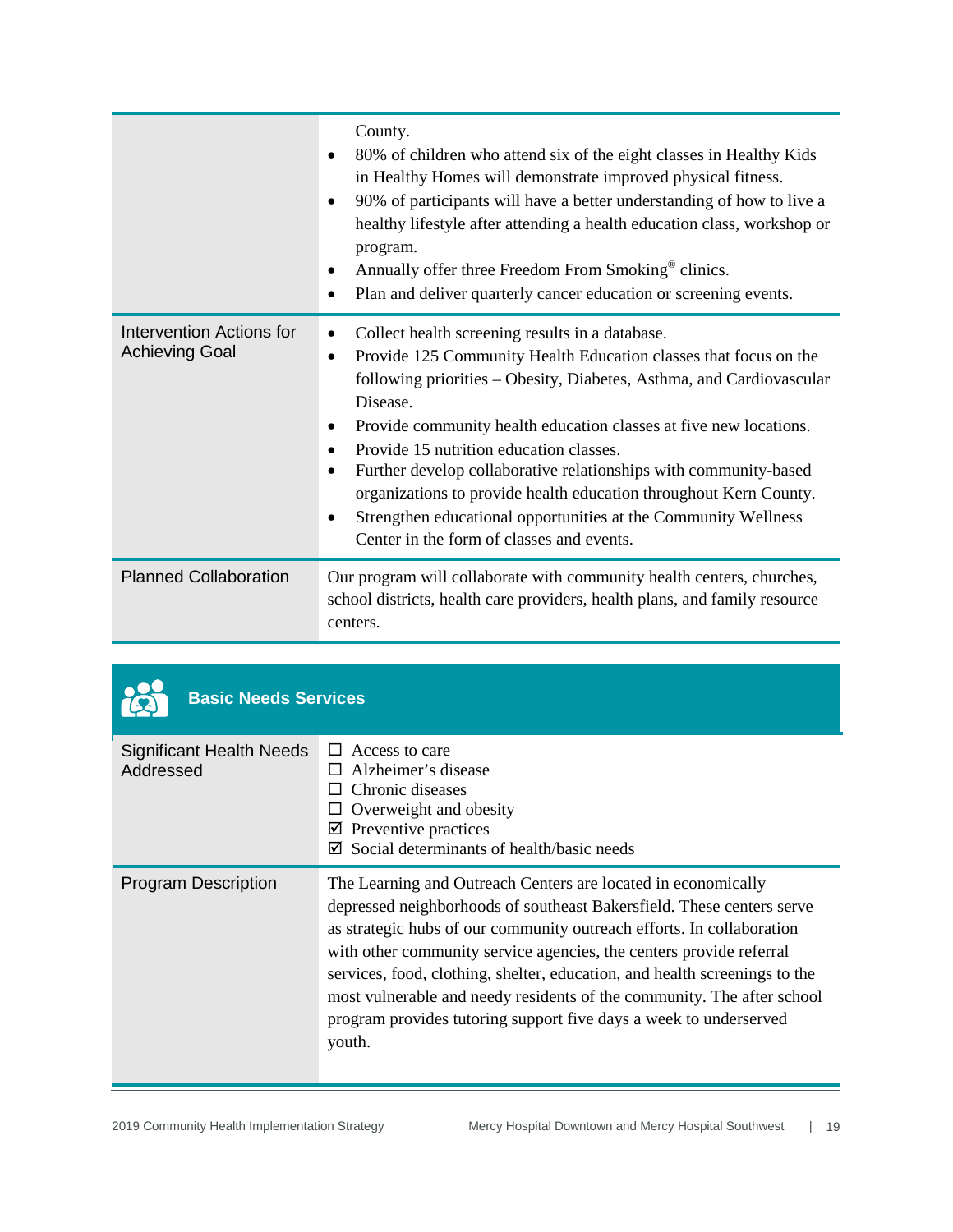|                                                          | The Art and Spirituality Center provides opportunities for artistic<br>expression, meditation, relaxation, and creativity to improve quality of<br>life and reduce stress.                                                                                                                                                                                                                                                                                                                                                   |
|----------------------------------------------------------|------------------------------------------------------------------------------------------------------------------------------------------------------------------------------------------------------------------------------------------------------------------------------------------------------------------------------------------------------------------------------------------------------------------------------------------------------------------------------------------------------------------------------|
| <b>Community Benefit</b><br>Category                     | E3- In-kind Donations - Food<br>E3- In-kind Donations - Clothing/gifts<br>E3- In-kind Assistance - Basic services for individuals<br>F3- Community Support                                                                                                                                                                                                                                                                                                                                                                   |
| <b>Planned Actions for 2019-2020</b>                     |                                                                                                                                                                                                                                                                                                                                                                                                                                                                                                                              |
| Program Goal /<br>Anticipated Impact                     | Increase access to health and social services to help residents of Kern<br>County stay healthy.                                                                                                                                                                                                                                                                                                                                                                                                                              |
| Measurable Objective(s)<br>with Indicator(s)             | Annually:<br>35,000 individuals will be assisted with basic living necessities at the<br>$\bullet$<br>Learning and Outreach Centers.<br>85% of the students who participate in the Homework Club, After<br>٠<br>School Club, and College Dream Program will achieve a grade point<br>average of 2.0 or above.<br>4,500 participants will take part in programs at the Art and<br>Spirituality Center.<br>94% of Art and Spirituality Center participants will feel reduced<br>stress and report an improved quality of life. |
| <b>Intervention Actions for</b><br><b>Achieving Goal</b> | The Learning and Outreach Centers will provide basic need services<br>$\bullet$<br>to vulnerable residents living in underserved neighborhoods of<br>southeast Bakersfield.<br>The Learning and Outreach Centers will offer after school programs<br>that provide tutoring support and educational guidance to<br>underserved youth.<br>The Art and Spirituality Center will offer programs in a variety of<br>artistic classifications.                                                                                     |
| <b>Planned Collaboration</b>                             | Our programs collaborate with local community organizations to achieve<br>its goals, including community health centers and other private and<br>public stakeholders. Some major partners include: community clinics,<br>churches, school districts, food banks, and family resource centers.                                                                                                                                                                                                                                |

#### **in Homemaker Care Program**

Significant Health Needs **Ø** Access to care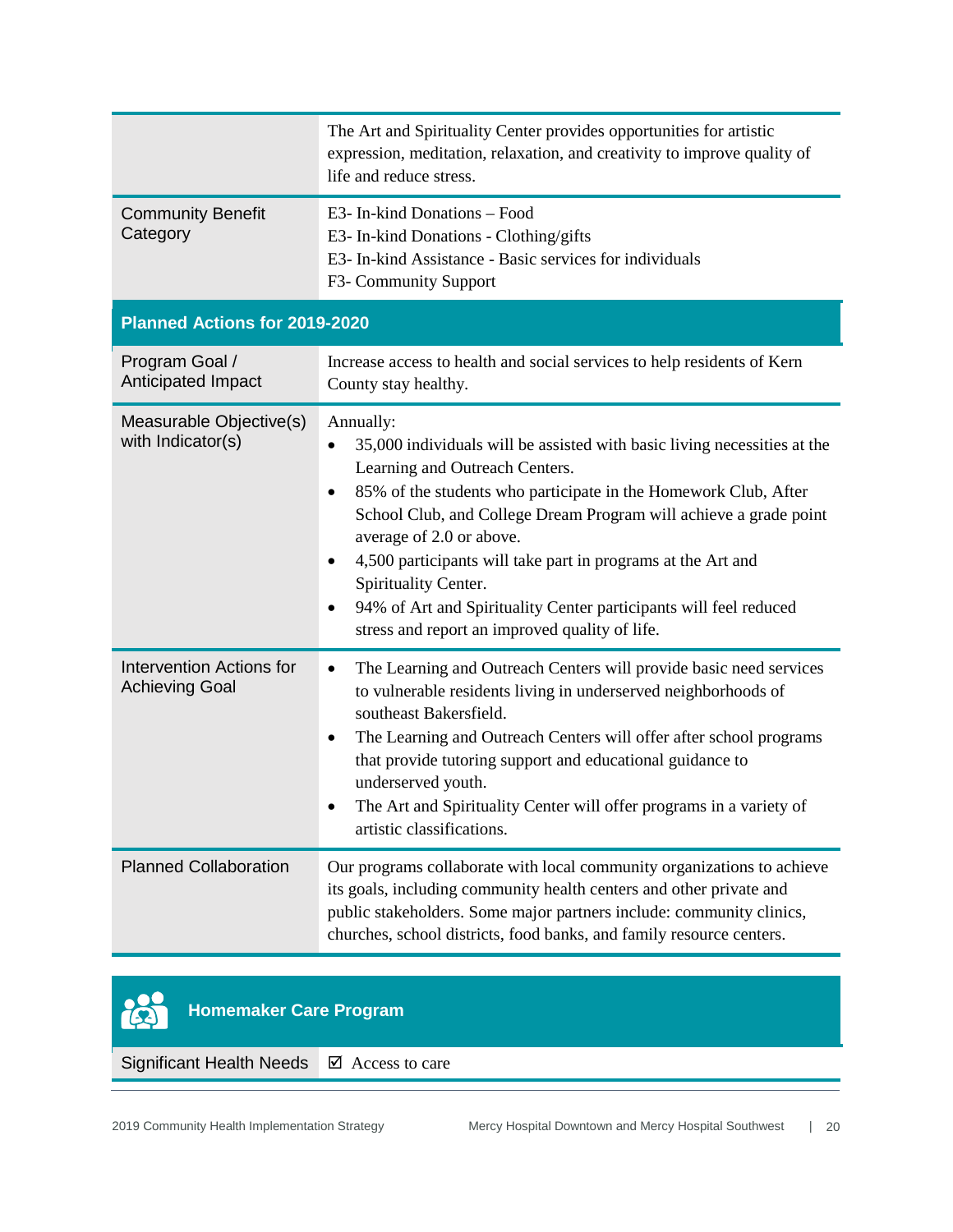| Addressed                                                | $\boxtimes$ Alzheimer's disease<br>$\Box$ Chronic diseases<br>$\Box$ Overweight and obesity<br>$\boxtimes$ Preventive practices<br>$\boxtimes$ Social determinants of health/basic needs                                                                                                                                                                                                                                                                                                                                                                                                                                                                                                                                                    |
|----------------------------------------------------------|---------------------------------------------------------------------------------------------------------------------------------------------------------------------------------------------------------------------------------------------------------------------------------------------------------------------------------------------------------------------------------------------------------------------------------------------------------------------------------------------------------------------------------------------------------------------------------------------------------------------------------------------------------------------------------------------------------------------------------------------|
| <b>Program Description</b>                               | The Homemaker Care Program provides in-home supportive services to<br>seniors, ages 65 and older, as well as adults with disabilities. Case<br>management for seniors is conducted in the form of wellness checks and<br>home visits to assess client safety, nutrition, and program satisfaction.<br>This education program also provides specialized training for care<br>providers to increase community capacity. The training is a four-week,<br>comprehensive employment readiness skills training focusing on<br>individuals transitioning from unemployment into the workforce as home<br>care providers. Additional and more comprehensive training courses are<br>also offered for persons with dementia and Alzheimer's disease. |
| <b>Community Benefit</b><br>Category                     | A3- Health Care Support Services - General/Other<br>F5- Leadership Dev/Training for Community Members - Career<br>development                                                                                                                                                                                                                                                                                                                                                                                                                                                                                                                                                                                                               |
| Planned Actions for 2019-2020                            |                                                                                                                                                                                                                                                                                                                                                                                                                                                                                                                                                                                                                                                                                                                                             |
| Program Goal /<br>Anticipated Impact                     | Provide employment readiness training for individuals transitioning from<br>unemployment into the workforce, and provide in-home support services<br>to low-income seniors and disabled adults allowing them to remain in<br>their homes.                                                                                                                                                                                                                                                                                                                                                                                                                                                                                                   |
| Measurable Objective(s)<br>with Indicator(s)             | Annually:<br>Improve the quality of life for 100% of clients, as measured by our<br>Client Impact Survey.<br>Obtain an overall client satisfaction rate of at least 90% for<br>$\bullet$<br>excellence in maintaining dignity and quality of service received, as<br>compiled from the compilation of a semi-annual survey.<br>Conduct four, four-week training sessions with a target of 32<br>$\bullet$<br>graduates.<br>Improve the knowledge, skill, and confidence level of 100% of the<br>٠<br>graduates in being prepared to seek employment in the healthcare<br>industry, as disclosed by a post-course survey.                                                                                                                    |
| <b>Intervention Actions for</b><br><b>Achieving Goal</b> | Collaborate with senior-related and health care related companies,<br>٠<br>organizations and public agencies to increase our ability to advocate<br>for our clients and help all seniors advocate for themselves.<br>Provide services to increase access to care for vulnerable seniors and                                                                                                                                                                                                                                                                                                                                                                                                                                                 |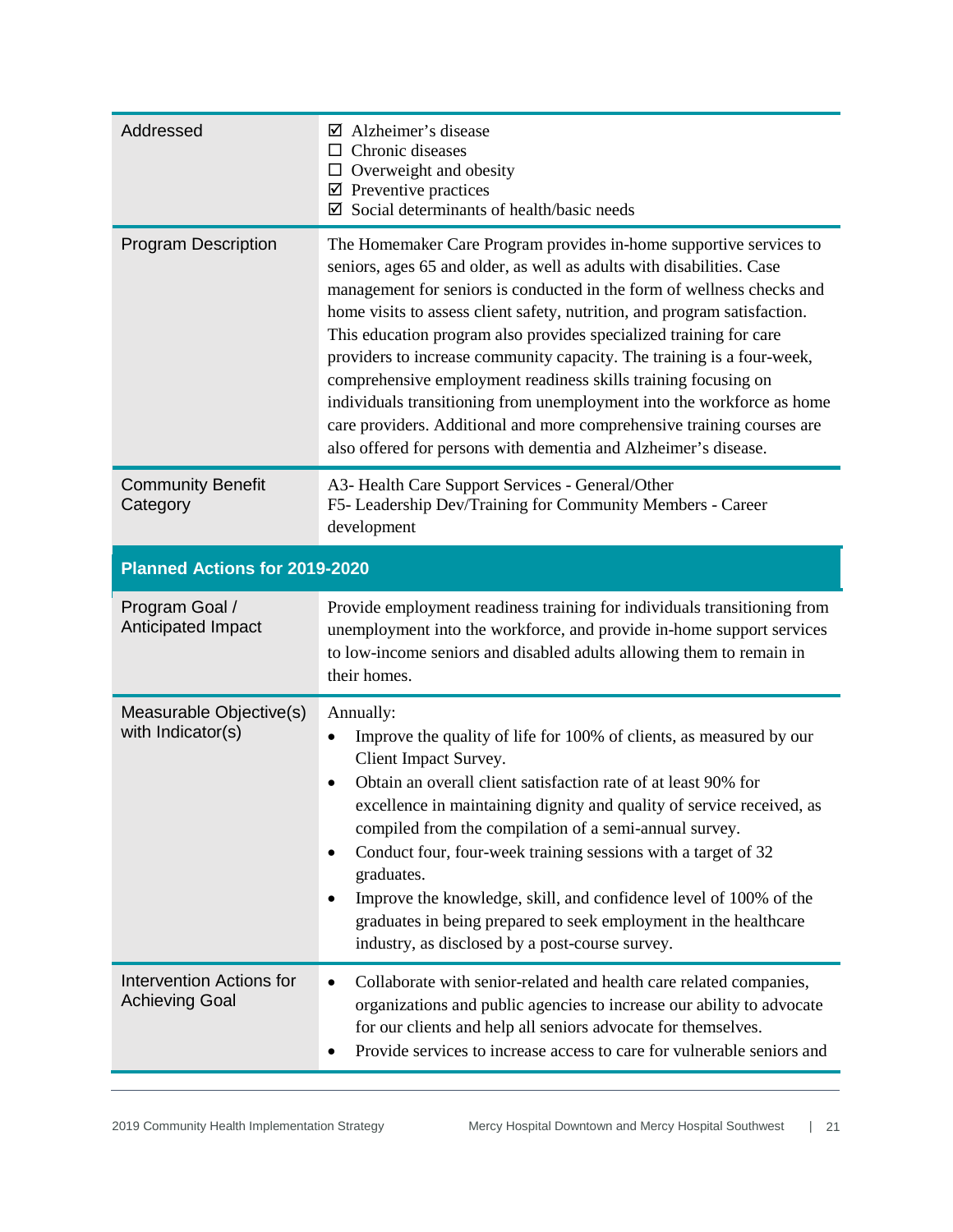|                              | disabled clients.<br>Link underserved clients to needed health care and social service<br>resources.<br>Collaborate with other organizations to identify candidates for the<br>$\bullet$<br>training program. |
|------------------------------|---------------------------------------------------------------------------------------------------------------------------------------------------------------------------------------------------------------|
| <b>Planned Collaboration</b> | Our program will collaborate with assisted living facilities, senior<br>services, and local community organizations to achieve its goals.                                                                     |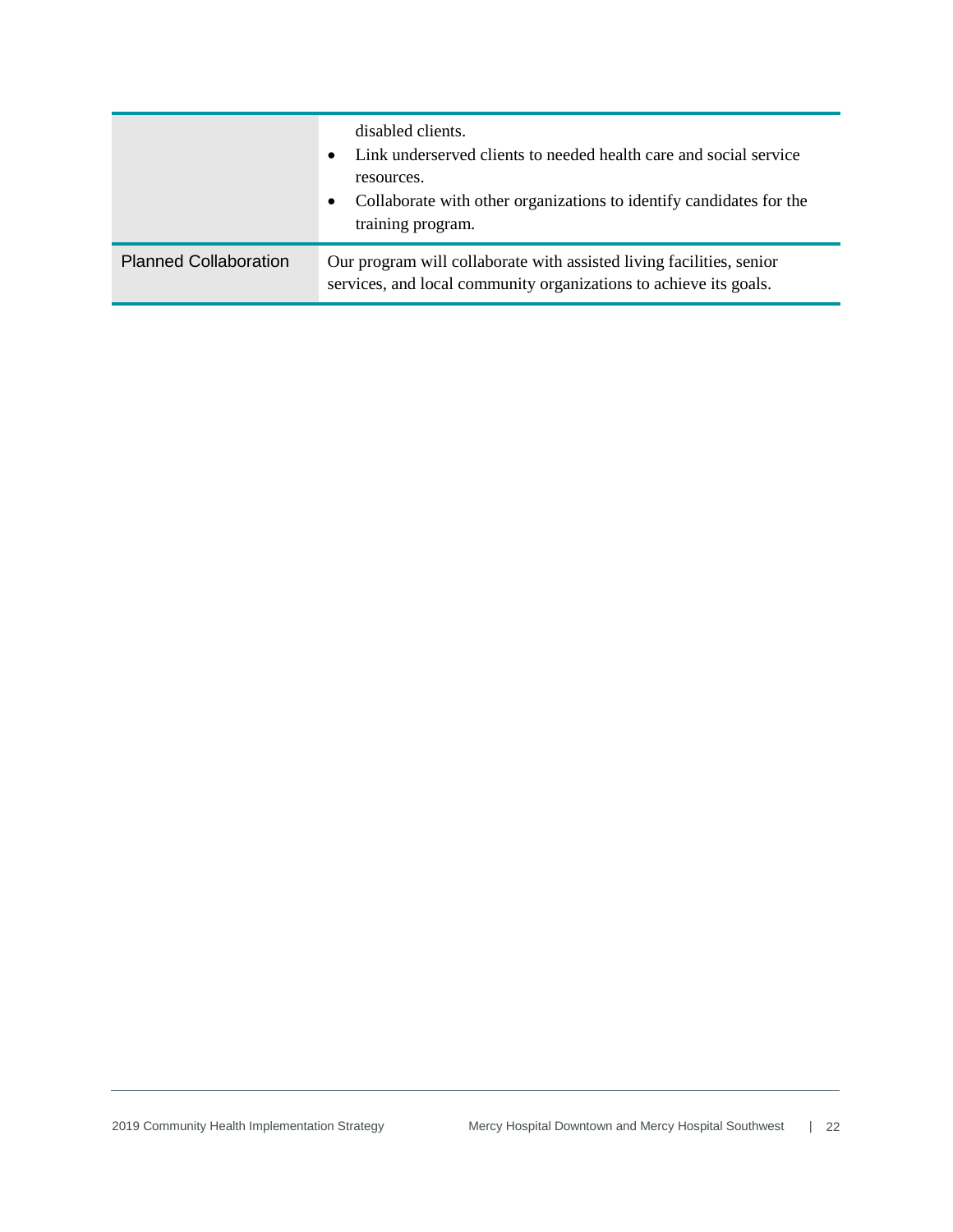### <span id="page-22-0"></span>**Hospital Board and Committee Rosters**

#### **Mercy Hospitals Community Board**

A.J. Antongiovanni Mission Bank

Dana Brennan Grimmway Farms

Javier Bustamante, MD Physician

Pat Campbell Retired, Marketing

Morgan Clayton Tel-Tec Security

Sr. Patricia Creedon Religious Order of the Sacred Heart Oakwood Community

John R. Findley, MD Physician

Kamalnath Iyer, MD Physician

Ken Keller Bakersfield Memorial Hospital

Geoffrey King Barbich Hooper King Dill Hoffman, Accountancy

Sr. Margaret Mary McBride St. Joseph's Hospital and Medical Center

Donald McMurtrey Retired, Business Owner

Robert Noriega Attorney, Young & Woolridge

Bruce Peters Mercy Hospitals of Bakersfield

Sandra Serrano Retired, Education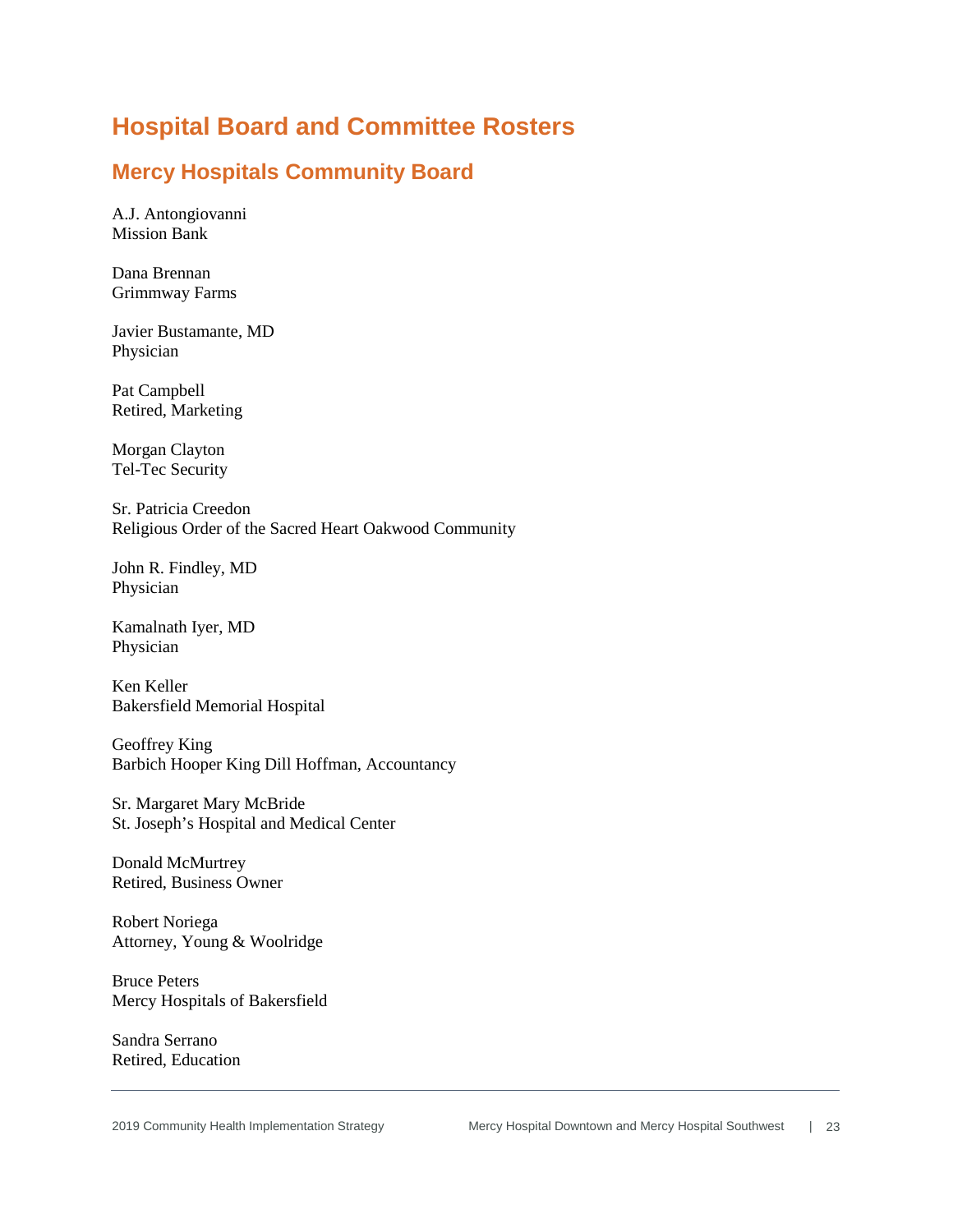Evelyn Young Spath, Ed.D. Retired, Education

Jay Tamsi Kern County Hispanic Chamber of Commerce

Jigisha Upadhyaya, MD Physician

Jon VanBoening Dignity Health Central California Division

#### **Community Benefit Committee**

Georgina Bicknell Bakersfield Memorial Hospital

Morgan Clayton Tel-Tec Security

Felicia Corona Mercy and Memorial Hospitals

Tom Corson Kern County Network for Children

Danny Edwards Community Member

Steve Flores The Naina and Ravi Patel Foundation

Rita Flory Mercy and Memorial Hospitals

Julie Franks State Farm Insurance Company

Mikie Hay Jim Burke Ford

Pam Holiwell Kern County Department of Human Services

Denise Hunter Bakersfield Memorial Hospital

Louie Iturruria Kern Health Systems